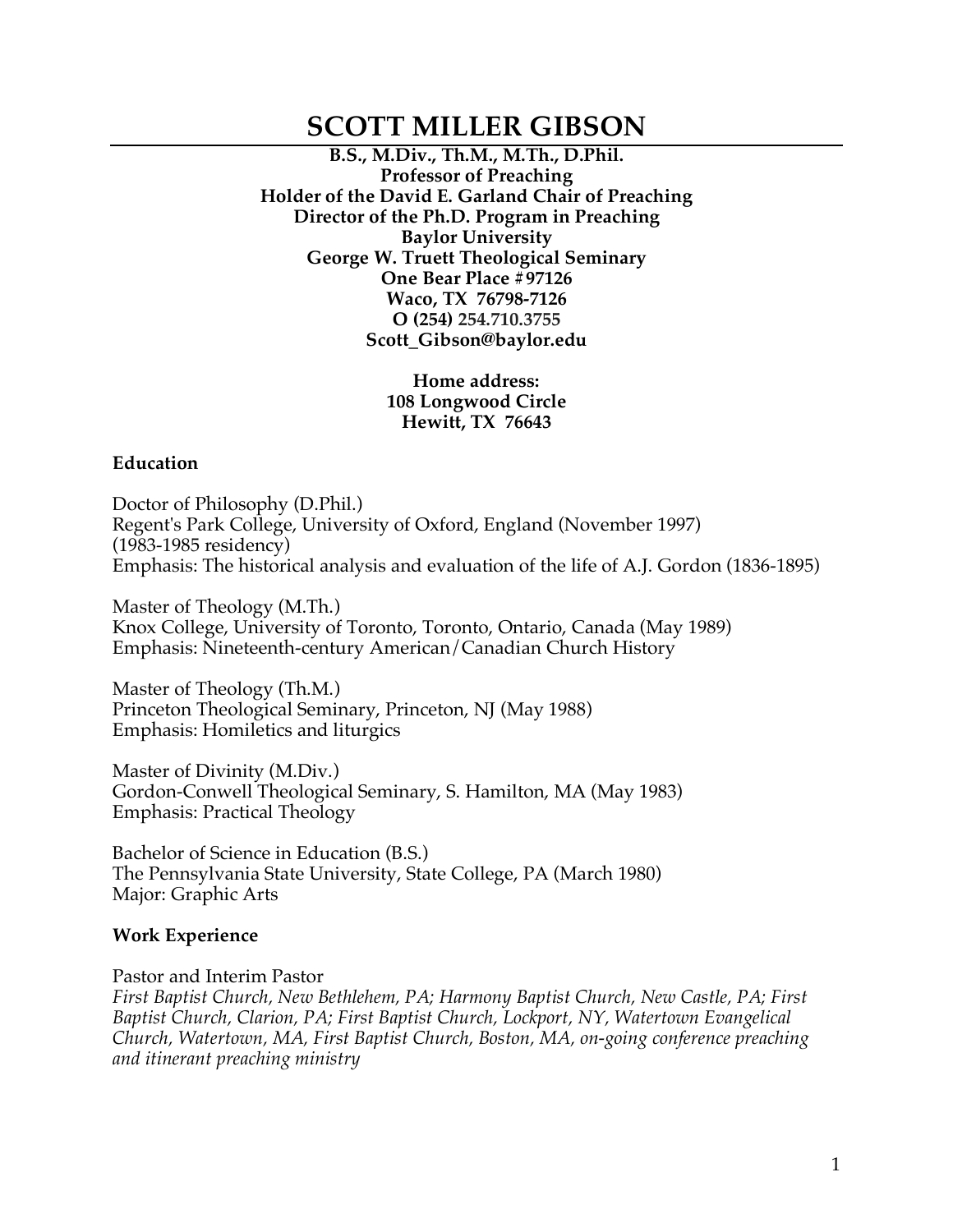*Baylor University, George W. Truett Theological Seminary, Waco, TX* (2018-present) Professor of Preaching Holder of the David E. Garland Chair of Preaching Director of the Ph.D. Program in Preaching

*Gordon-Conwell Theological Seminary, South Hamilton, MA* 1992-2018 Assistant Professor of Preaching (Adjunct) 1991-1992 Assistant Professor of Preaching and Ministry 1992-1998 Associate Professor of Preaching and Ministry 1998-2003 Professor of Preaching and Ministry 2003-2018 Haddon W. Robinson Professor of Preaching and Ministry -2018 Director of the Haddon W. Robinson Center for Preaching 2002-2018 Director of the Th.M. in Preaching Program 2002-2018 Director of the A.J. Gordon Guild [Ph.D. program in preaching. The program is in cooperation with London School of Theology/Middlesex University] Assistant Dean/Dean of Students (Director of Formation for Ministry) 1992-1996 Director of Mentored Ministry 1992-1999 Dean of the Chapel 2000-2005 Assistant Academic Dean 2000-2005

Supervision of doctor of philosophy students with London School of Theology/Middlesex University in the A.J. Gordon Guild of Gordon-Conwell Theological Seminary: two students brought to completion of the degree (11/12 and 12/18) with others moving forward in the program.

Adjunct Professor of Preaching, Regent College, Vancouver, BC (Summer School 2008)

Adjunct Professor of Preaching, Acadia Divinity College, Acadia University, Wolfville, Nova Scotia (2010-2013)

Adjunct Professor of Preaching, Beeson Divinity School, Samford University, Birmingham, AL (January 2016)

Guest Lecturer in the senior preaching class at Holy Cross Seminary, Brookline, MA (Falls 2013-2017)

## **Professional Societies**

Religious Speech Communications Association (member) (1988-2004)

National Association of Evangelicals (member)

Academy of Homiletics, Member (1991-2000)

Co-founder and first President, Evangelical Homiletics Society (1997-present)

## **Scholarship/Fellowships**

International Order of the King's Daughters and Sons (1982 and 1983)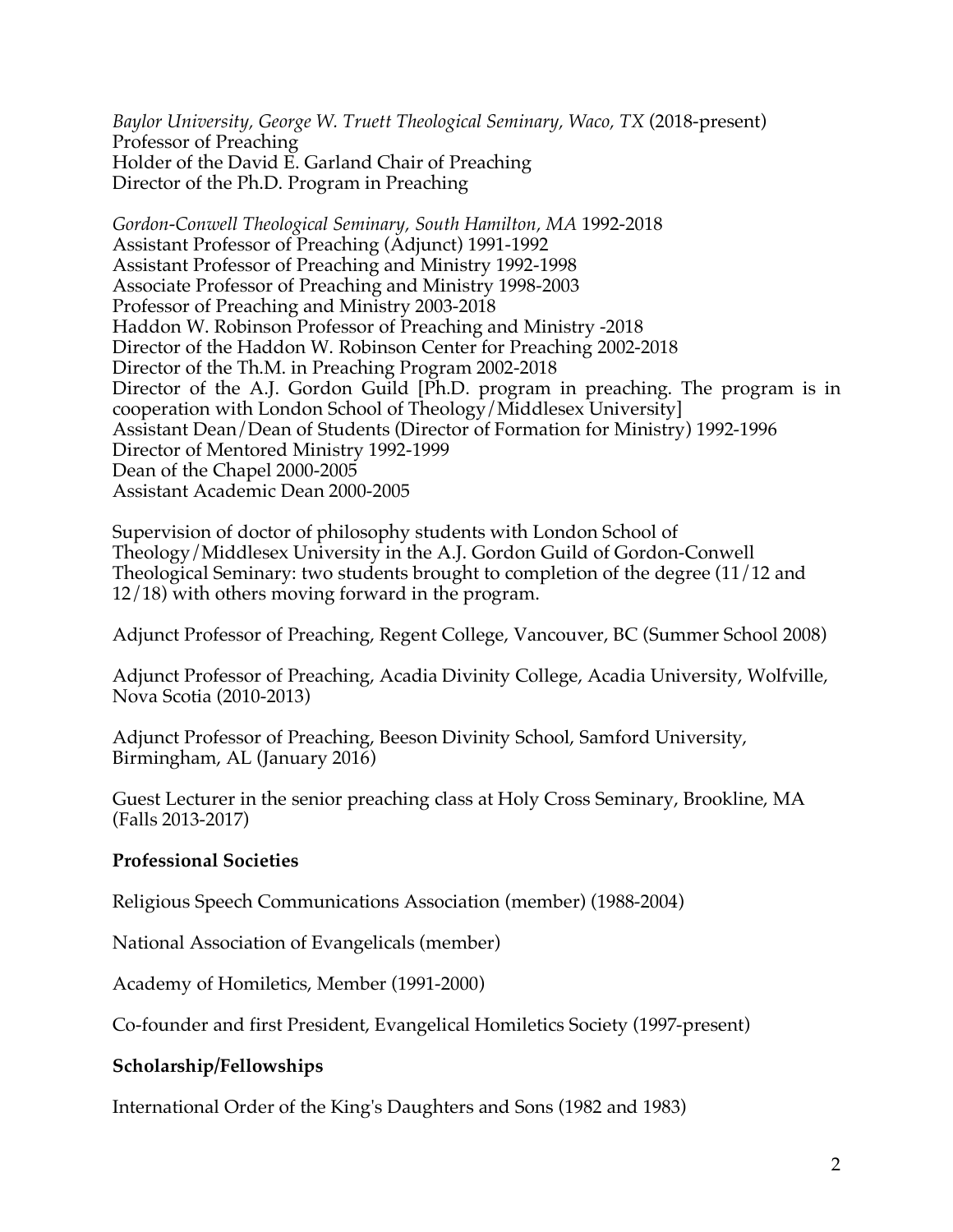The Parsonage Graduate Fellowship (1983-1984) Gordon-Conwell

Rotary Foundation Scholar (1988-1989) University of Toronto, Ontario, Canada

Private Fellowship (September-December 1989) Visitor at the University of Western Australia, Perth, Western Australia

## **Awards, Honors and Grants**

Distinguished Alumni Hall of Fame, Shenango Area School District, New Castle, PA Inducted in June 2006

Kern Faculty Grant Recipient, Gordon-Conwell Theological Seminary Fall 2014

Lilly Preaching Initiative Grant Recipient, Haddon W. Robinson Center for Preaching, Gordon-Conwell Theological Seminary 2015-2019 (\$500,000)

Lilly Preaching Initiative Grant Recipient Renewal, Haddon W. Robinson Center for Preaching, Gordon-Conwell Theological Seminary 2020-2023 (\$250,000)

The Scott M. Gibson Emerging Scholars Grant, established by the Evangelical Homiletics Society, 14 October 2016 [This grant was named in my honor as one of the co-founders of the Evangelical Homiletics Society]

Book in Honor of Scott M. Gibson: Matthew D. Kim, ed., *No Program but Time, No Book but the Bible: Reflections on Mentoring and Discipleship in Honor of Scott M. Gibson* (Eugene: Wipf and Stock, 2018)

# **Lectureships/Conference Speaking**

Preacher: Perryville Bible Conference, Perryville Bible Church, Wakefield, RI, October 1996

Presenter/Panelist: "Pilgrims on the Sawdust Trail: Evangelical Conversations," Beeson Divinity School, Birmingham, AL, October 2001

Lecturer: "Preaching the Scriptures in the Twenty-First Century," Evangelical Theological Seminary, Meyerstown, PA, March 2003

Lecturer: "On Preaching," Grace Evangelical Seminary, Bangor, ME, February 2003

Lecturer: "Sermon Stealing: Preaching and Plagiarism," Webb Lectures on Preaching, Lincoln Christian College and Seminary, Lincoln, IL, October 2005

Lecturer: "Certain of the Text and Creative in Communicating It," Grace Evangelical Seminary, Bangor, ME, April 2005

Lecturer: "Meaningful Preaching in a Meaningless World," W.S. Sailer Lecture on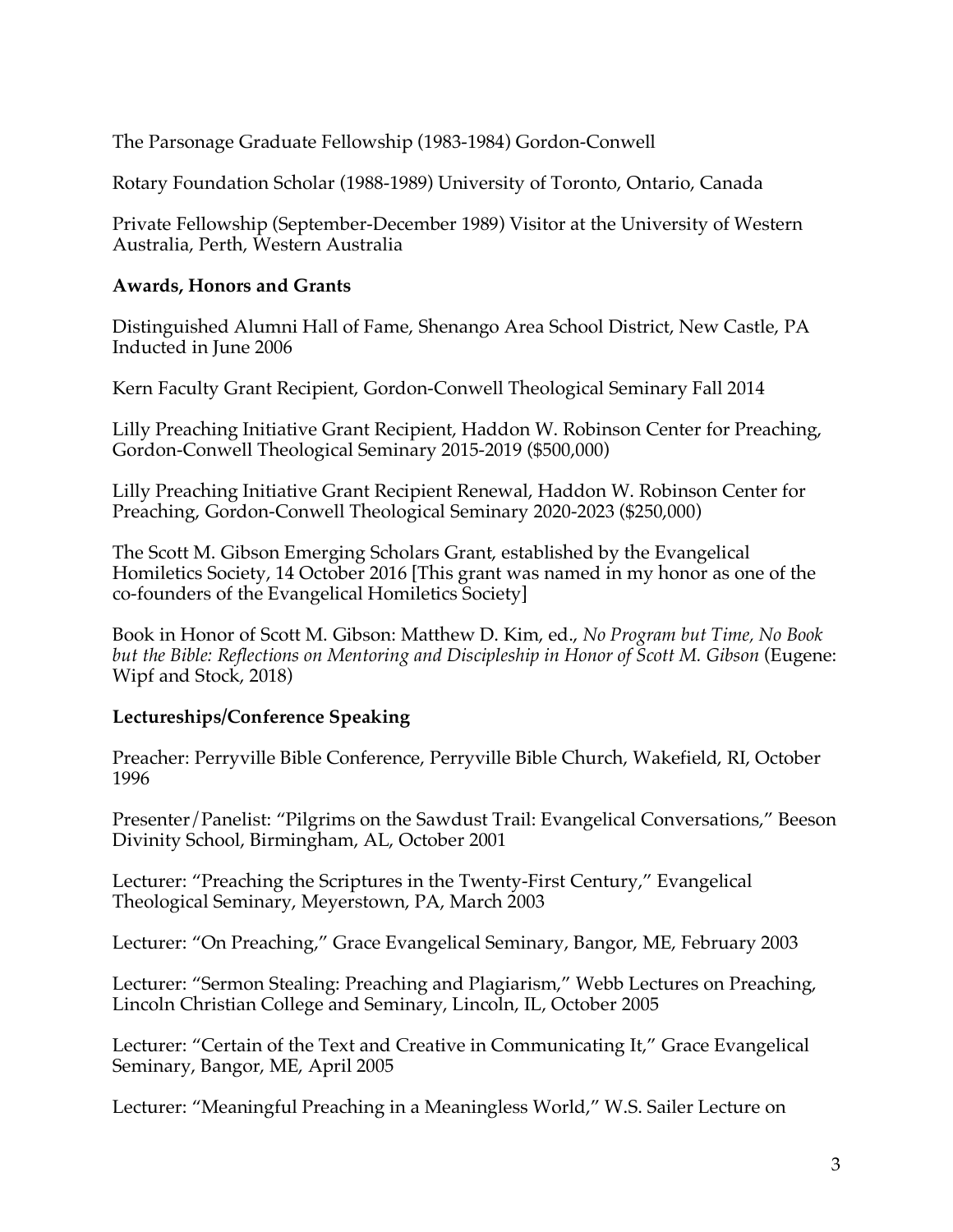Preaching, Evangelical Theological Seminary, Meyerstown, PA, January 2007

Lecturer: "Preaching and Plagiarism," Regent College, Vancouver, British Columbia, June 2007

Lecturer: "Preaching and Discipleship," Fred B. Craddock Lectures at Preaching Emphasis Week, Johnson Bible College, Knoxville, TN, March 2008

Lecturer: "On Practical Theology and Preaching," Kenneth L. Swetland Lectureship in Pastoral Ministry, Gordon-Conwell Theological Seminary, South Hamilton, MA, April 2010

Lecturer: Doctor of Ministry, Acadia Divinity College, Acadia University, Wolfville, Nova Scotia, October 2010, October 2012

Lecturer: "Preaching and Discipleship," Pastor's Conference, Northeastern Seminary, Rochester, NY, April 2011

Preacher: "Knowing Christ," Founder's Days: Moody Bible Institute-Spokane, WA, February 2013

Preacher: Western Pennsylvania Bible Conference, Portersville, PA, June 2013

Presented and preached at the North Park Worship Centre Pastors/Bible Conference, North Park Worship Centre, Brampton, ON Canada, September 2013

Lecturer: "Preaching and Character Development," Gerald K. Simpson Lectures in Preaching and the Practice of Ministry, Acadia Divinity College, Acadia University, Wolfville, Nova Scotia, February 2014

Guest Lecturer: "Preaching and Plagiarism," Preaching Class, Campbell Divinity School, Campbell University, March 2014

Guest Preacher: Campbell Divinity School Chapel, Campbell University, April 2014

Plenary Preacher at the morning session of the New England Festival of Young Preachers sponsored by the Academy of Preachers at Gordon-Conwell Theological Seminary, Kaiser Chapel, South Hamilton, MA, March 2016

Plenary Preacher, Plenary Teacher and Workshop Teacher at the Rural Home Missionary Association's Small Town Pastor's Conference, Morton, Illinois, April 2016

Preacher: Western Pennsylvania Bible Conference, Portersville, PA, June 2016

Presenter: "What Makes Evangelical Homiletics Distinctive? A Retrospective Approach," God's Word and Our Words: A National Symposium on the History and Significance of Christian Preaching, Baylor University, Truett Theological Seminary, September 2017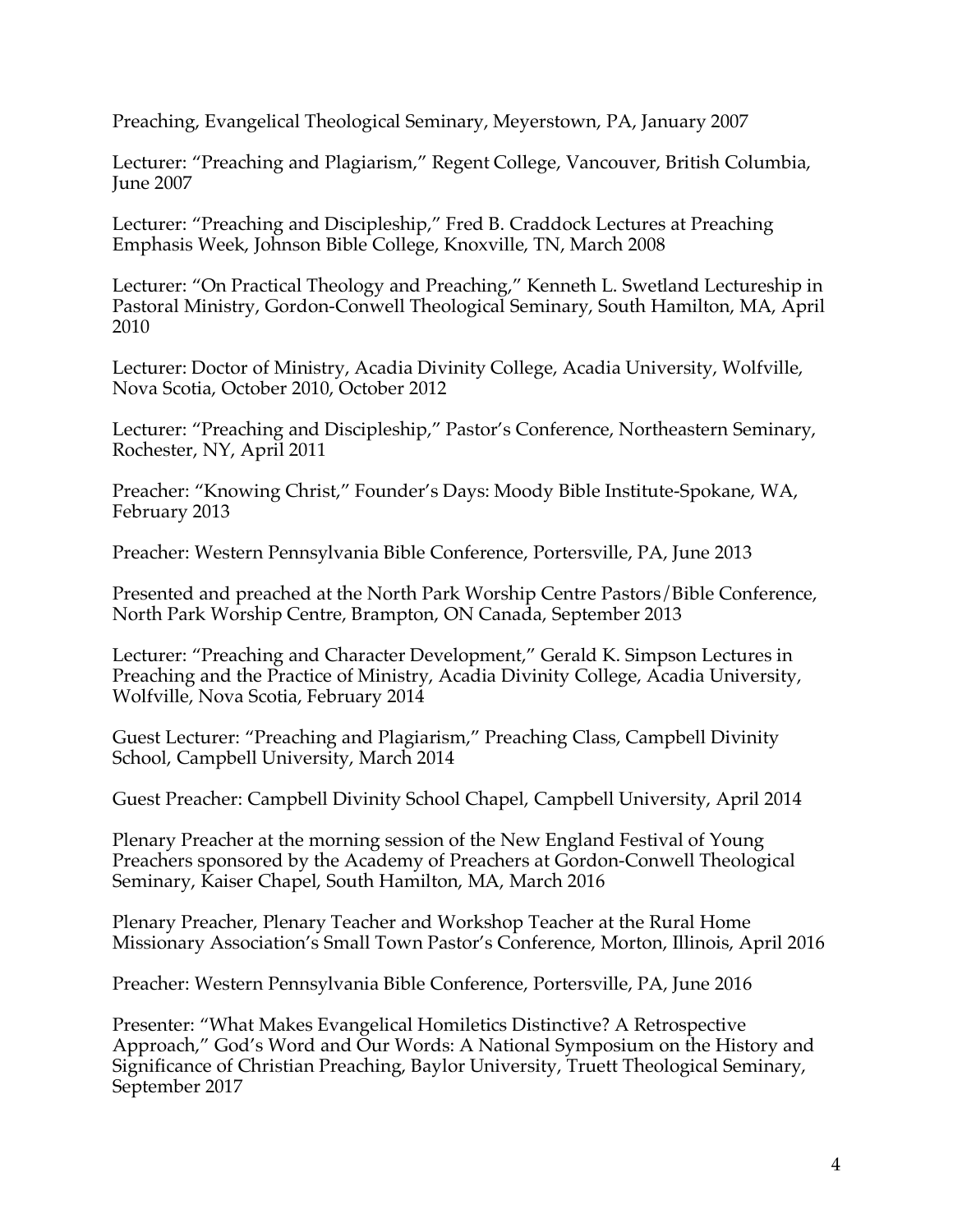Preaching/Teaching: Expository Preaching Conference Speaker at Lancaster Bible College, Lancaster, PA, October 2016

Guest Lecturer: "Historical and Contemporary Models of Preaching," The Master's Seminary, via Skype, January 2017

Plenary Lecturer: "What Makes Evangelical Homiletics Distinctive? A Retrospective Approach," Evangelical Homiletics Society 20<sup>th</sup> Annual Meeting, Gordon-Conwell Theological Seminary, October 2017

Presenter: "Faith: The Foundation of Preaching," Reformation Conference, Gordon-Conwell Theological Seminary, October 2017

Plenary Lecturer: "The Baylor University Most Effective Preachers in the English-Speaking Language Survey: Background and Analysis," Evangelical Homiletics Society  $21^{\text{th}}$  Annual Meeting, New Orleans Baptist Theological Seminary, October 2018

Guest Lecturer: "Historical and Contemporary Models of Preaching," The Master's Seminary, via Skype, January 2019

## **Publications**

*Books*

Keith Willhite and Scott M. Gibson, eds., *The Big Idea of Biblical Preaching: Connecting the Bible to People.* Grand Rapids: Baker, 1998.

Scott M. Gibson, ed. *Making a Difference in Preaching: Haddon Robinson on Biblical Preaching.* Grand Rapids: Baker, 1999.

Scott M. Gibson, *A.J. Gordon: American Premillennialist*. Lanham, MD: University Press of America, 2001.

\_\_\_\_\_\_\_\_\_\_., *Preaching for Special Services.* Grand Rapids: Baker, 2001.

\_\_\_\_\_\_\_\_\_\_., ed., *Preaching to a Shifting Culture: 12 Perspectives on Preaching that Connects*. Grand Rapids: Baker, 2004.

\_\_\_\_\_\_\_\_\_\_., ed., *Contemporary Baptists and Historic Faith*. Westminster, CA: Principle Press, 2005.

\_\_\_\_\_\_\_\_\_\_., ed., *Preaching the Old Testament*. Grand Rapids: Baker, 2006.

\_\_\_\_\_\_\_\_\_\_., *Should We Use Someone Else's Sermon? Preaching in a Cut and Paste World*. Grand Rapids: Zondervan, 2008.

\_\_\_\_\_\_\_\_\_\_., ed. and introduction to, *How Christ Came to Church: The Pastor's Dream, A Spiritual Autobiography* by A.J. Gordon. Grand Rapids: Kregel, 2010.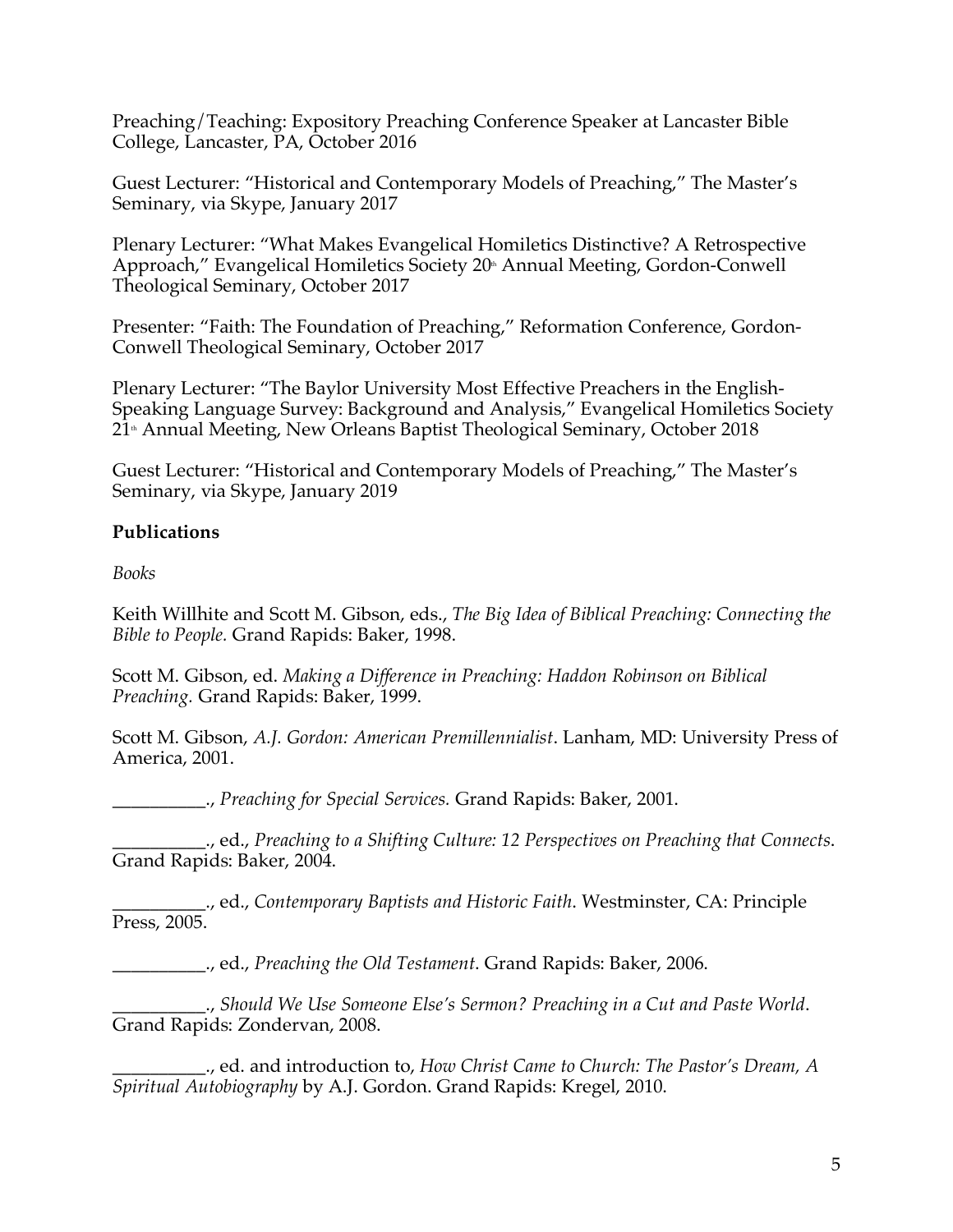\_\_\_\_\_\_\_\_\_\_., *Preaching with a Plan: Sermon Strategies for Growing Mature Believers.* Grand Rapids: Baker, 2012.

\_\_\_\_\_\_\_\_\_\_., ed., *Preaching Points: 55 Tips for Improving Your Pulpit Ministry*. Wooster: Weaver, 2016. Now: Bellingham: Lexham Press.

\_\_\_\_\_\_\_\_\_\_., ed., *The Worlds of the Preacher: Navigating Biblical, Cultural, and Personal Contexts*. Grand Rapids: Baker, 2018.

Scott M. Gibson and Matthew D. Kim, eds., *Homiletics and Hermeneutics: Four Views of Preaching Today*. Grand Rapids: Baker, 2018. Co-editor and author of chapters.

*Books in Progress*

Scott M. Gibson, ed., *Training Preachers: A Guide to Teaching Homiletics*. Bellingham: Lexham, 2019. Editor and author of chapters.

Scott M. Gibson and Karen Mason, *Preaching that Protects Against Suicide*. Bellingham: Lexham, 2019.

Matthew D. Kim and Scott M. Gibson, eds., *The Big Idea Preaching and Teaching Handbook*. Grand Rapids: Baker, 2020.

## *Chapters in Books*

Scott M. Gibson, "Making Haste: A.J. Gordon in 1889," *Shaping A Heritage*, ed., Ann Ferguson (Wenham, MA: Gordon College, 1989) 9-21.

\_\_\_\_\_\_\_\_\_\_., "A.J. Gordon and H. Grattan Guinness: A Case Study of Transatlantic Evangelicalism," *Pilgrim Pathways: Essays in Baptist History in Honour of B.R. White*, eds., William H. Brackney and Paul S. Fiddes with John H.Y. Briggs (Macon: Mercer University Press, 1999) 303-317.

\_\_\_\_\_\_\_\_\_\_., "A.J. Gordon," *Encyclopedia of Protestantism*, ed., Hans J. Hillerbrand (New York: Routledge, 2003).

\_\_\_\_\_\_\_\_\_\_., "Biblical Preaching in and Anti-Authority Age," *Preaching to a Shifting Culture: 12 Perspectives on Preaching that Connects*, ed., Scott M. Gibson (Grand Rapids: Baker, 2004), 215-227.

\_\_\_\_\_\_\_\_\_\_., "Critique of the New Homiletic," in *The Art and Craft of Biblical Preaching*, eds., Haddon W. Robinson and Craig Brian Larson (Grand Rapids: Zondervan, 2005), 476-481.

\_\_\_\_\_\_\_\_\_\_., "Understanding the Limits of Soul Liberty," *Contemporary Baptists and Historic Faith*, ed., Scott M. Gibson (Westminster, CA: Principle Press, 2005), 153-166.

\_\_\_\_\_\_\_\_\_\_., "Challenges to Preaching the Old Testament," *Preaching the Old Testament*, ed., Scott M. Gibson (Grand Rapids: Baker, 2006), 21-27.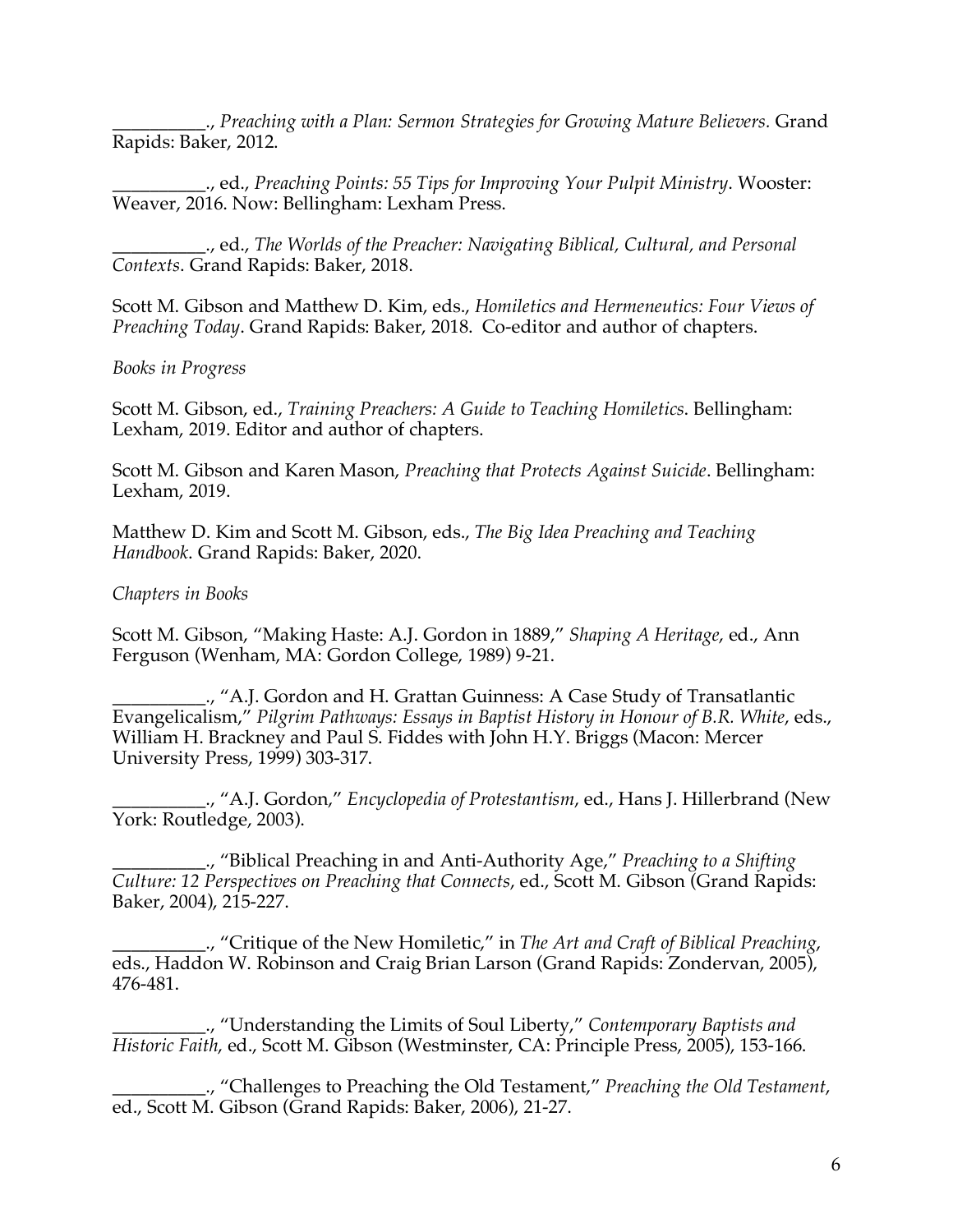\_\_\_\_\_\_\_\_\_\_., "Point Form," *The New Interpreter's Handbook of Preaching,* ed., Paul Scott Wilson (Nashville: Abingdon 2008), 401-404.

\_\_\_\_\_\_\_\_\_\_., "Missiology," *The New Interpreter's Handbook of Preaching,* ed., Paul Scott Wilson (Nashville: Abingdon 2008), 465-469.

\_\_\_\_\_\_\_\_\_\_., "Robert Cameron," *Encyclopedia of Christianity in the United States*, eds., George Thomas Kurian & Mark A. Lamport (Lanham, MD: Rowman & Littlefield, 2016): 1:420-421.

\_\_\_\_\_\_\_\_\_\_., "A.J. Gordon," *Encyclopedia of Christianity in the United States*, eds., George Thomas Kurian & Mark A. Lamport (Lanham, MD: Rowman & Littlefield, 2016): 2:980.

\_\_\_\_\_\_\_\_\_\_., "George C. Needham," *Encyclopedia of Christianity in the United States*, eds., George Thomas Kurian & Mark A. Lamport (Lanham, MD: Rowman & Littlefield, 2016): 1607-1608.

\_\_\_\_\_\_\_\_\_\_., "George Coles Stebbins," *Encyclopedia of Christianity in the United States*, eds., George Thomas Kurian & Mark A. Lamport (Lanham, MD: Rowman & Littlefield, 2016): 5:2193-2194.

\_\_\_\_\_\_\_\_\_\_., "Introduction: A Tribute to Haddon Robinson," *The Worlds of the Preacher: Navigating Biblical, Cultural, and Personal Contexts*, ed., Scott M. Gibson (Grand Rapids: Baker, 2018), xv-xxiv.

\_\_\_\_\_\_\_\_\_\_., "The Preacher's Personal World," *The Worlds of the Preacher: Navigating Biblical, Cultural, and Personal Contexts*, ed., Scott M. Gibson (Grand Rapids: Baker, 2018), 53-72.

\_\_\_\_\_\_\_\_\_\_., "The Contribution of Preaching to Evangelicalism," *God's Word and Our Words: The History and Significance of Christian Preaching* (Eugene: Wipf and Stock, 2018).

\_\_\_\_\_\_\_\_\_\_., "Faith: The Foundation of Preaching," *Ministry in the Church: Working from the Solas*, ed., Gordon Isaac (Peabody: Hendrickson, 2018).

#### *Articles*

Scott M. Gibson, "Making Haste: A.J. Gordon in 1889," *Shaping A Heritage*, ed. Ann Ferguson (Wenham, MA: Gordon College, 1989) 9-21.

\_\_\_\_\_\_\_\_\_\_., "Introducing the ABE Journal: A Welcome to Readers," *ABE Journal* 1:1 (June 1993): 1.

\_\_\_\_\_\_\_\_\_\_., "Of Authority and Hermeneutics," *ABE Journal* 1:2 (September 1993): 1.

\_\_\_\_\_\_\_\_\_\_., "Polity and Pluralism," *ABE Journal* 1:3 (December 1993): 1-2.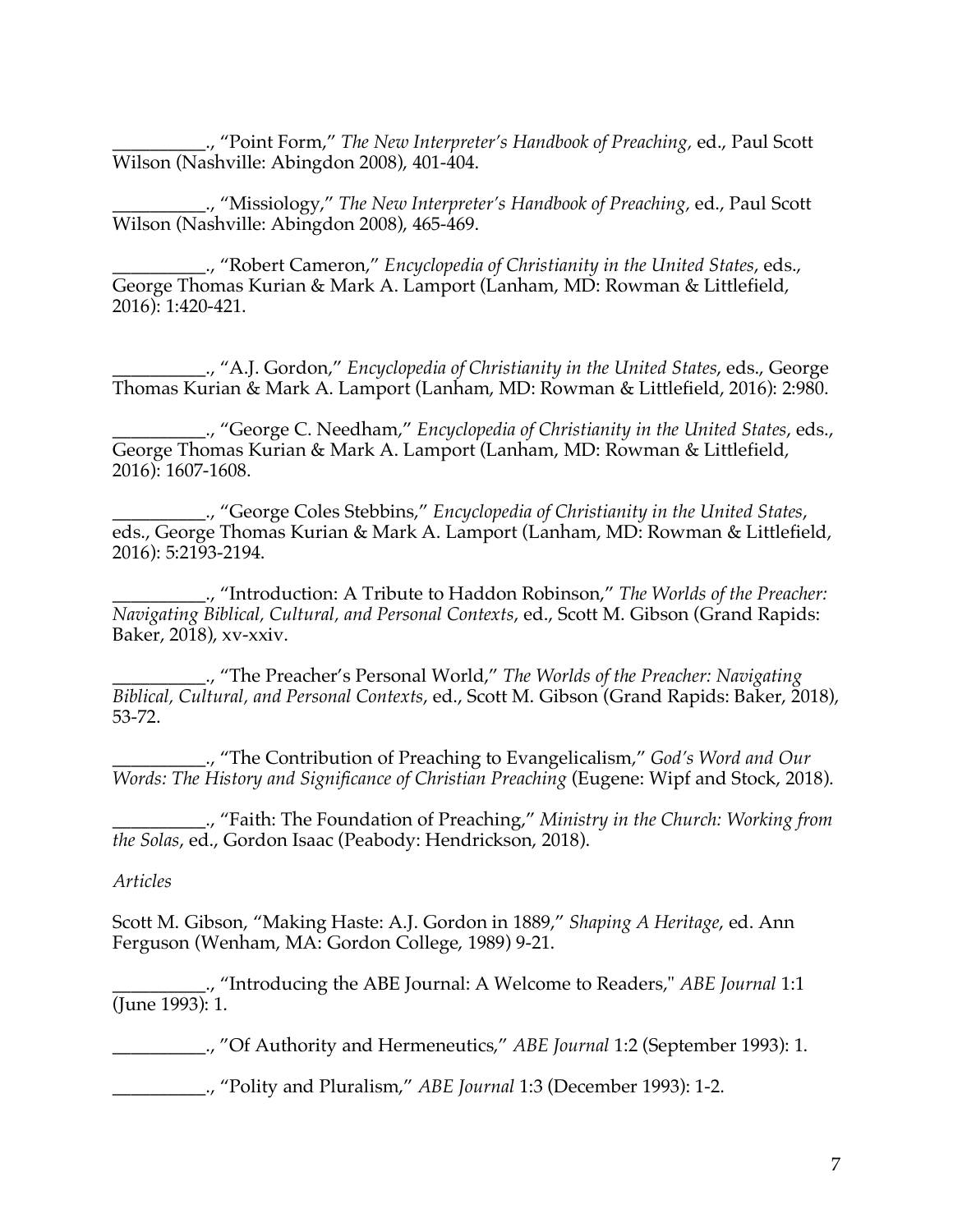\_\_\_\_\_\_\_\_\_\_., "The Importance of Mentors," *The 1994 Great Commission Handbook* (Evanston: Berry, 1993): 163.

\_\_\_\_\_\_\_\_\_\_., "The Value of Internships," *The 1994 Seminary & Graduate School Handbook* (Evanston: Berry): 30-31, 52.

\_\_\_\_\_\_\_\_\_\_., "Human Sexuality and the American Baptist Churches in the USA," *ABE Journal* 2:1 (March 1994): 1-2.

\_\_\_\_\_\_\_\_\_\_., "Stay Within the Lines," *ABE Journal* 2:2 (June 1994): 1-2.

\_\_\_\_\_\_\_\_\_\_., "What is an Evangelical?" *ABE Journal* 2:3 (September 1994): 1-2.

\_\_\_\_\_\_\_\_\_\_., "The Need for Renewal in the ABCUSA," *ABE Journal* 2:4 (December 1994): 1-2.

\_\_\_\_\_\_\_\_\_\_., "Join the Team: A Call to Prayer," *ABE Connections* 2:1 (March/April 1994): 1-2.

\_\_\_\_\_\_\_\_\_\_., "By the Power of the Spirit," *ABE Connections* 2:2 (Summer 1994): 1.

\_\_\_\_\_\_\_\_\_\_., "God is in Control," *ABE Connections* 2:3 (Autumn 1994): 1.

\_\_\_\_\_\_\_\_\_\_., "One Plus One Equals Many," *ABE Connections* 3:1 (January 1995): 1.

\_\_\_\_\_\_\_\_\_\_., "On Poverty and Wealth," *ABE Journal* 3:1 (March 1995): 1-2.

\_\_\_\_\_\_\_\_\_\_., "Perspectives of Renewal," *ABE Journal* 3:2 (June 1995): 1.

\_\_\_\_\_\_\_\_\_\_., "Gaining a Clear Perspective," *ABE Journal* 3:4 (December 1995): 1.

\_\_\_\_\_\_\_\_\_\_., "A Forum for Readers," *ABE Journal* 4:1 (March 1996): 1.

\_\_\_\_\_\_\_\_\_\_., "Limits of Diversity," *ABE Journal* 4:2 & 3 (June-September 1996): 1

\_\_\_\_\_\_\_\_\_\_., "Understanding the Limits of Soul Liberty," *ABE Journal* 4:2/3 (June/September 1996): 21-28.

\_\_\_\_\_\_\_\_\_\_., "Mainline Drain," *ABE Journal* 4:4 (December 1996): 1.

\_\_\_\_\_\_\_\_\_\_., "We Love. We Care," *ABE Journal* 5:1 (March 1997): 1.

\_\_\_\_\_\_\_\_\_\_., "A Return to the Word of God," *ABE Journal* 5:2 (June 1997): 1.

\_\_\_\_\_\_\_\_\_\_., "American Baptist Evangelicals: A Retrospective," *ABE Journal* 5:2 (June 1997): 20-23.

\_\_\_\_\_\_\_\_\_\_., "Delicate Discussions," *ABE Journal* 5:3 (September 1997): 1.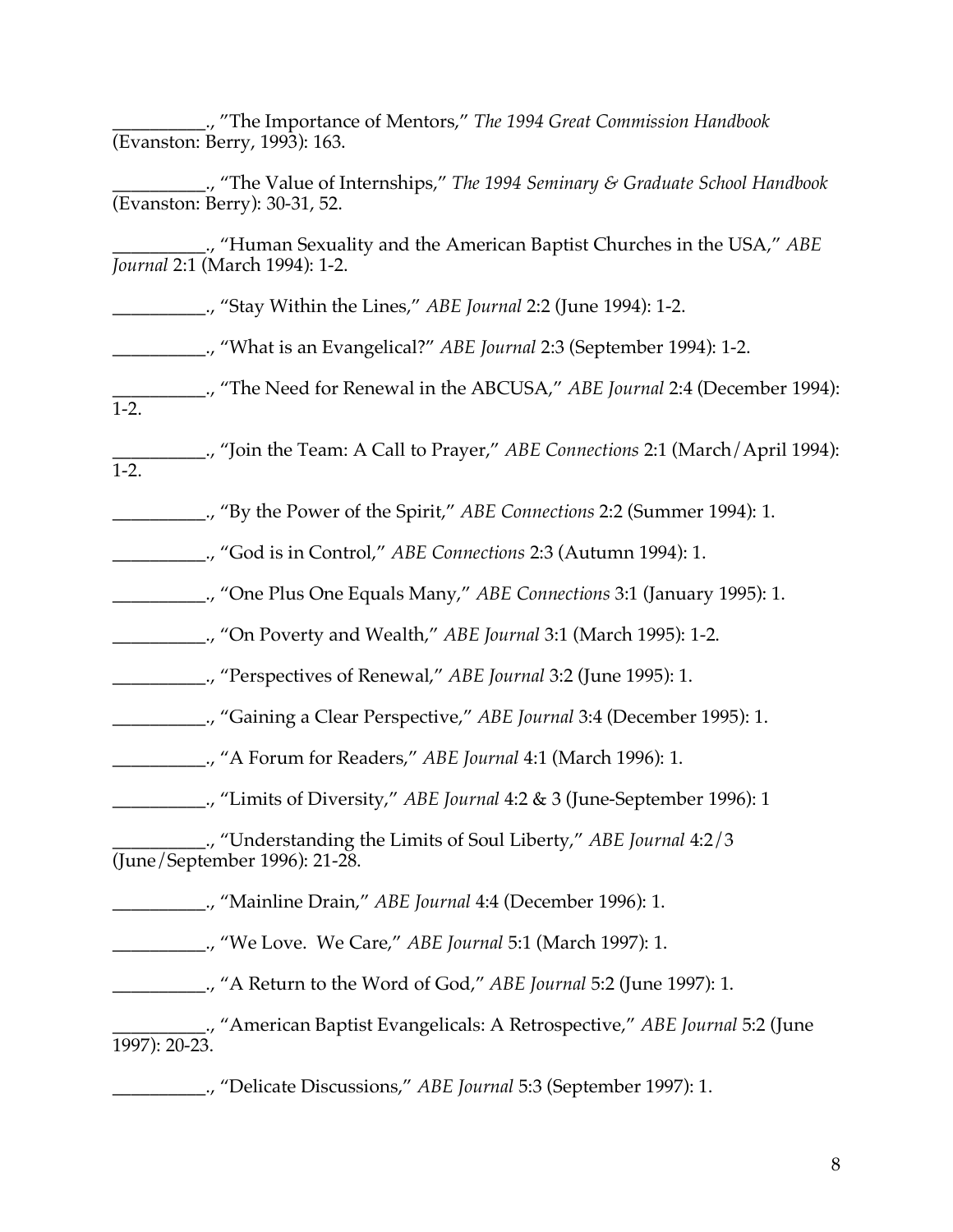\_\_\_\_\_\_\_\_\_\_., "Listening and Hearing," *ABE Journal* 5:4 (December 1997): 1-2.

\_\_\_\_\_\_\_\_\_\_., "The Importance of Preaching," *ABE Journal* 6:1 & 2 (March and June 1998): 1-2.

\_\_\_\_\_\_\_\_\_\_., "Biblical Preaching in an Anti-Authority Age," *ABE Journal* 6:1 & 2 (March and June 1998): 9-14. Also published in *Reformation and Revival* 9:1 (Winter 2000): 35-44.

\_\_\_\_\_\_\_\_\_\_., "Unique Uniqueness," *ABE Journal* 6:3 (September 1998): 1-2.

\_\_\_\_\_\_\_\_\_\_., "The Significance of A.J. Gordon (1836-1895) for Current Evangelicalism," *Henceforth* 22:1 (Spring 1995): 8-26.

\_\_\_\_\_\_\_\_\_\_., "A.J. Gordon," *Centennial Collection: Six Great Hymns of A.J. Gordon 1836- 1895* arranged by Gail Smith (Sacred Keyboard, Fort Lauderdale, FL, 1995): 1.

\_\_\_\_\_\_\_\_\_\_., "American Baptist Evangelicals: Holding On to the Gospel and Each Other," *American Baptist Quarterly* 16:2 (June 1997): 140-144.

\_\_\_\_\_\_\_\_\_\_., "A Glimpse of A.J. Gordon," *Stillpoint* (December 1998).

\_\_\_\_\_\_\_\_\_\_., "Making Assessments," *ABE Journal* 7:2 (June 1999): 1-2.

\_\_\_\_\_\_\_\_\_\_., "Sermon Brief: The Power of the King," *Preaching* 15:2 (September-October 1999): 56-57.

\_\_\_\_\_\_\_\_\_\_., "A Commitment to Preaching," *ABE Journal* 7:3 (September 1999): 1-2.

\_\_\_\_\_\_\_\_\_\_., "A Mist in the Pulpit, A Fog in the Pew: Clarity in Preaching," *ABE Journal* 7:3 (September 1999): 11-15.

- \_\_\_\_\_\_\_\_\_\_., "The Cradle and the Church," *ABE Journal* 7:4 (December 1999): 1-2.
- \_\_\_\_\_\_\_\_\_\_., "Discerning Eyesight," *ABE Journal* 8:1 (March 2000): 1-2.
- \_\_\_\_\_\_\_\_\_\_., "A Summer's Reading," *ABE Journal* 8:2 (June 2000): 1-2.
- \_\_\_\_\_\_\_\_\_\_., "Let's Be Honest," *ABE Journal* 8:3 (September 2000): 1-2.
- \_\_\_\_\_\_\_\_\_\_., "Another Year's End," *ABE Journal* 8:4 (December 2000): 1-2.
- \_\_\_\_\_\_\_\_\_\_., "Confessing Jesus Christ," *ABE Journal* 9:1&2 (March and June 2001): 1-2.
	- \_\_\_\_\_\_\_\_\_\_., "Where Are We?" *ABE Journal* 9:3 (September 2001): 1-2.
	- \_\_\_\_\_\_\_\_\_\_., "The State of the Communion," *ABE Journal* 9:3 (September 2001): 3-8.
	- \_\_\_\_\_\_\_\_\_\_., "Crisis Preaching," *Contact* 31:2 (Fall 2001): 11.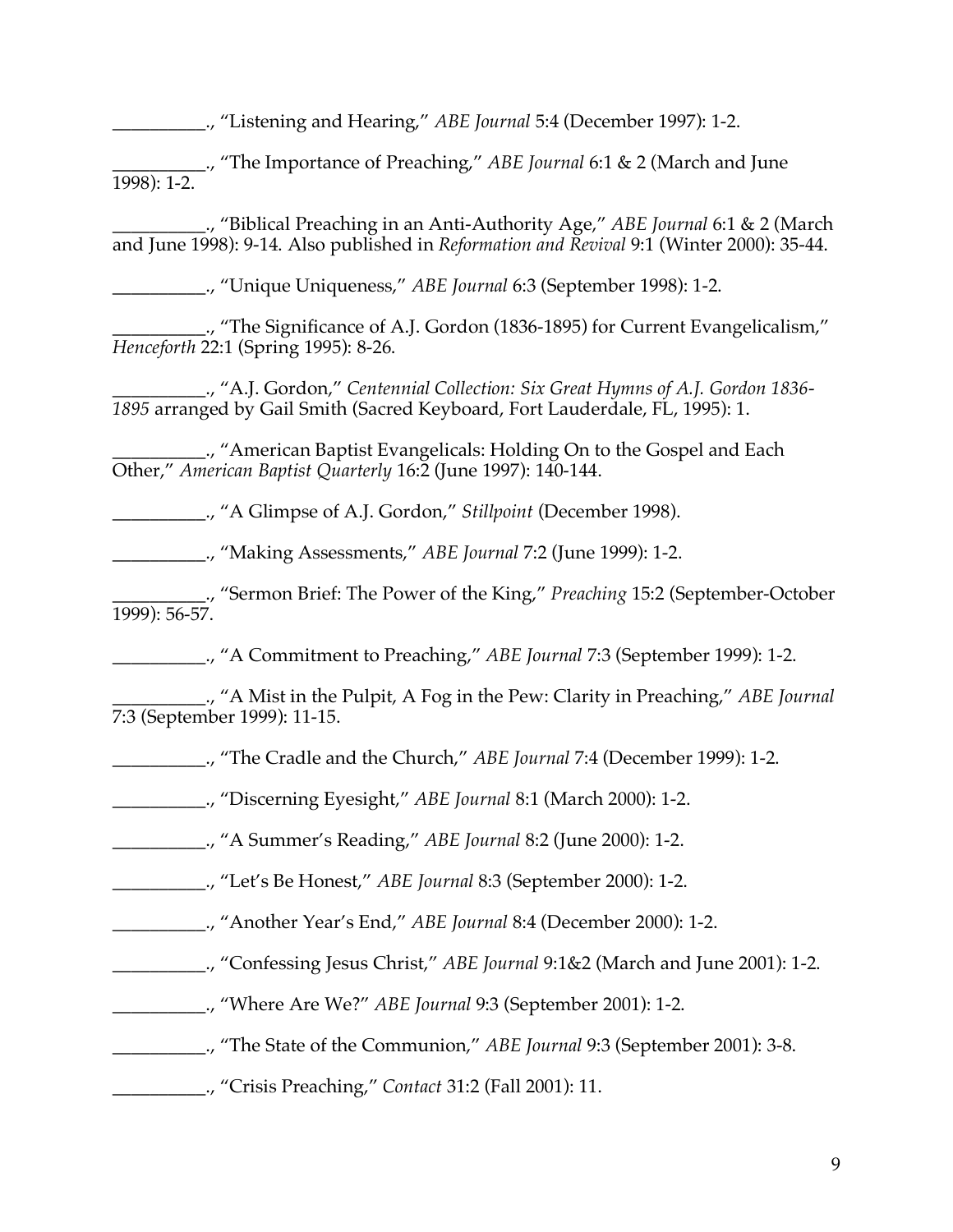\_\_\_\_\_\_\_\_\_\_., "The Greatest Gift of All," *ABE Journal* 9:4 (December 2001): 1-2.

\_\_\_\_\_\_\_\_\_\_., "Public Prayer, Public Worship, and the Preacher," *ABE Journal* 9:4 (December 2001): 12-26.

\_\_\_\_\_\_\_\_\_\_., "A New Journal for Teachers of Preaching and Preachers," *The Journal of the Evangelical Homiletics Society* 1:1 (December 2001): 2-3.

\_\_\_\_\_\_\_\_\_\_., "Communicating Christ," *The Journal of the Evangelical Homiletics Society* 2:1 (June 2002): 2-3.

\_\_\_\_\_\_\_\_\_\_., "Getting Started," *The Journal of the Evangelical Homiletics Society* 2:2 (December 2002): 2-3.

\_\_\_\_\_\_\_\_\_\_., "A Tribute: Keith Willhite 1958-2003," *The Journal of the Evangelical Homiletics Society* 3:1 (June 2003): 2-7.

\_\_\_\_\_\_\_\_\_\_., "Christmas Ears," *ABE Journal* 10:3 and 4 (September & December 2002): 1- 2.

\_\_\_\_\_\_\_\_\_\_., "Preaching the Candidating Sermon," *ABE Journal* 10:3 and 4 (September & December 2002): 13-20.

\_\_\_\_\_\_\_\_\_\_., "A Commitment to Missions," *ABE Journal* 11:3 (September 2003): 1-2.

\_\_\_\_\_\_\_\_\_\_., "Silent Night, Holy Night," *ABE Journal* 11:4 (December 2003): 1-2.

\_\_\_\_\_\_\_\_\_\_., "Preaching the Scriptures in the Twenty-First Century: The Challenges to Preaching Today," *ABE Journal* 11:4 (December 2003): 17-22.

\_\_\_\_\_\_\_\_\_\_., "A Mind-set for Preaching," *The Journal of the Evangelical Homiletics Society* 3:2 (December 2003): 2-3.

\_\_\_\_\_\_\_\_\_\_., "Preaching at Gordon-Conwell," *Contact* 34:1 (Winter 2004): 19.

\_\_\_\_\_\_\_\_\_\_., "Life Together," *ABE Journal* 12:1 (March 2004): 1-2.

\_\_\_\_\_\_\_\_\_\_., "The Challenges We Face," *ABE Journal* 12:2 (June 2004): 1.

**\_\_\_\_\_\_\_\_\_\_.,** "Challenges to Communicating the Gospel in American Culture: 'The Way Things Were,'" *ABE Journal* 12:2 (June 2004): 3-9.

\_\_\_\_\_\_\_\_\_\_., "Challenges to Communicating the Gospel in American Culture: 'The Way Things Are,'" *ABE Journal* 12:2 (June 2004): 10-16.

\_\_\_\_\_\_\_\_\_\_., "Challenges to Communicating the Gospel in American Culture: "The Way Things Can Be,'" *ABE Journal* 12:2 (June 2004): 17-20.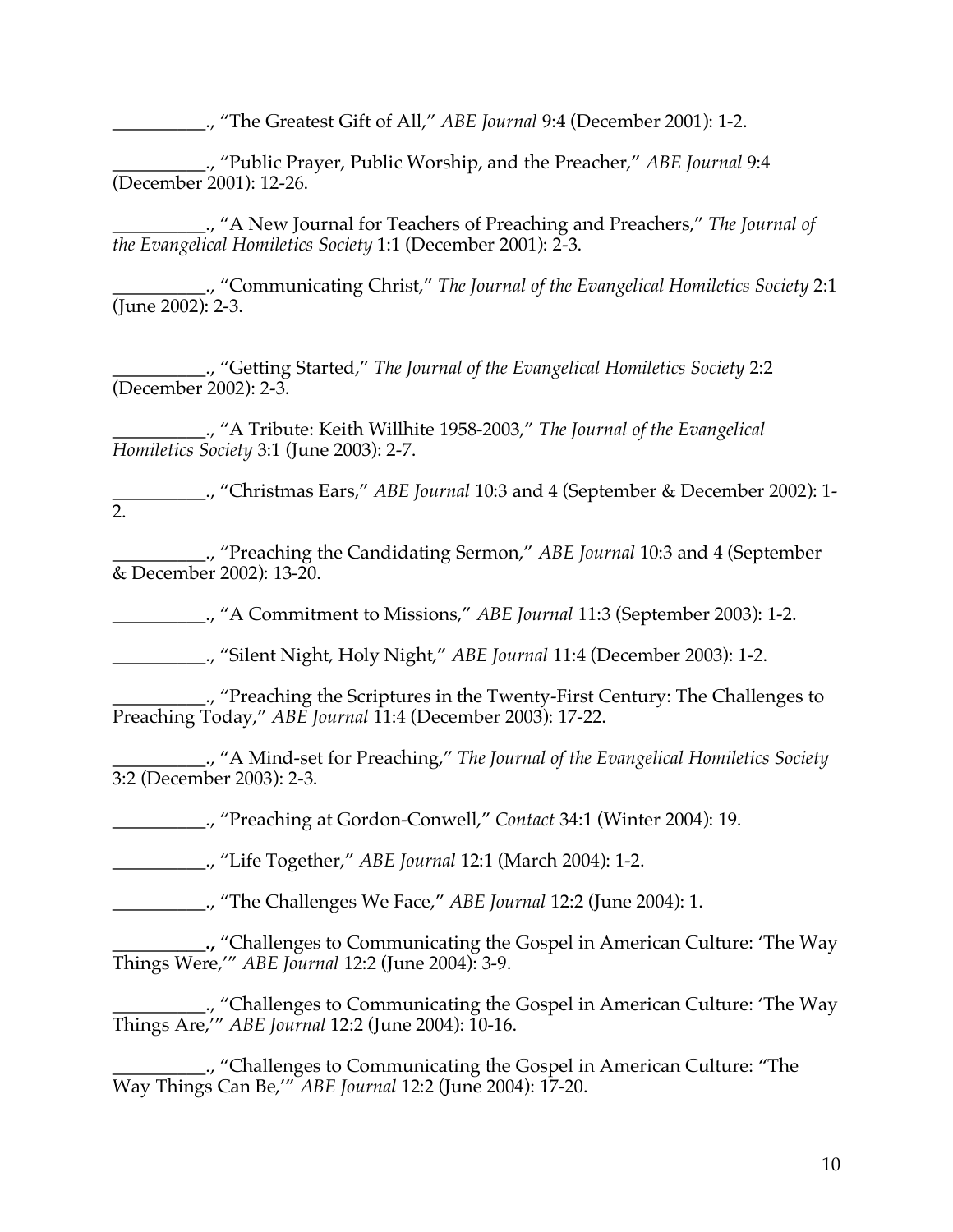\_\_\_\_\_\_\_\_\_\_., "We are Committed to the Sermon," *The Journal of the Evangelical Homiletics Society* 4:2 (September 2004): 2-3.

\_\_\_\_\_\_\_\_\_\_., "Human Sexuality Revisited," *ABE Journal* 12:3 (September 2004): 1.

\_\_\_\_\_\_\_\_\_\_., "Gaining Perspective on Homosexuality," *ABE Journal* 12:3 (September 2004): 11-18.

\_\_\_\_\_\_\_\_\_\_., "Christmas Past," *ABE Journal* 12:4 (December 2004): 1-2.

\_\_\_\_\_\_\_\_\_\_., "Listening to Preaching with Ears to Hear," *ABE Journal* 12:4 (December 2004): 16-18.

\_\_\_\_\_\_\_\_\_\_., "A Heritage of Theology," *ABE Journal* 13:1 (March 2005): 1.

\_\_\_\_\_\_\_\_\_\_., "Being About the Gospel," *ABE Journal* 13:2 (June 2005): 1-2.

\_\_\_\_\_\_\_\_\_\_., "What We Want to Be About," *ABE Journal* 13:2 (June 2005): 3-5.

\_\_\_\_\_\_\_\_\_\_., "The State of the Communion Revisited," *ABE Journal* 13:2 (June 2005): 16-  $\overline{21}$ .

\_\_\_\_\_\_\_\_\_\_., "Sermon Brief: Summing It Up Simply," *Preaching* 21:2 (September-October 2005): 66.

\_\_\_\_\_\_\_\_\_\_., "Sermon Brief: Promises, Promises," *Preaching* 21:2 (September-October 2005): 66-67.

\_\_\_\_\_\_\_\_\_\_., "Focus on the Future," *ABE Journal* 13:3 (September 2005): 1.

\_\_\_\_\_\_\_\_\_\_., "Preaching Old and New," *The Journal of the Evangelical Homiletics Society* 5:2 (September 2005): 2-3.

\_\_\_\_\_\_\_\_\_\_., "Defining the New Homiletic," *The Journal of the Evangelical Homiletics Society* 5:2 (September 2005): 19-28.

\_\_\_\_\_\_\_\_\_\_., "Your Ministry Niche: Mrs. *Not* required," *Ministry Mentor*, April 2006, an on-line newsletter: www.ministrymentor.com.

\_\_\_\_\_\_\_\_\_\_., "Here We Stand [and Preach]… We Cannot Do Otherwise," *The Journal of the Evangelical Homiletics Society* 6:1 (March 2006): 2-3.

\_\_\_\_\_\_\_\_\_\_., "A Time for Thoughtful Reflection," *The Journal of the Evangelical Homiletics Society* 6:2 (September 2006): 2-3.

\_\_\_\_\_\_\_\_\_\_., "Seminary Cents," *Ministry Mentor*, April 2007, an on-line newsletter: www.ministrymentor.com.

\_\_\_\_\_\_\_\_\_\_., "Preaching," *The Journal of the Evangelical Homiletics Society* 7:1 (March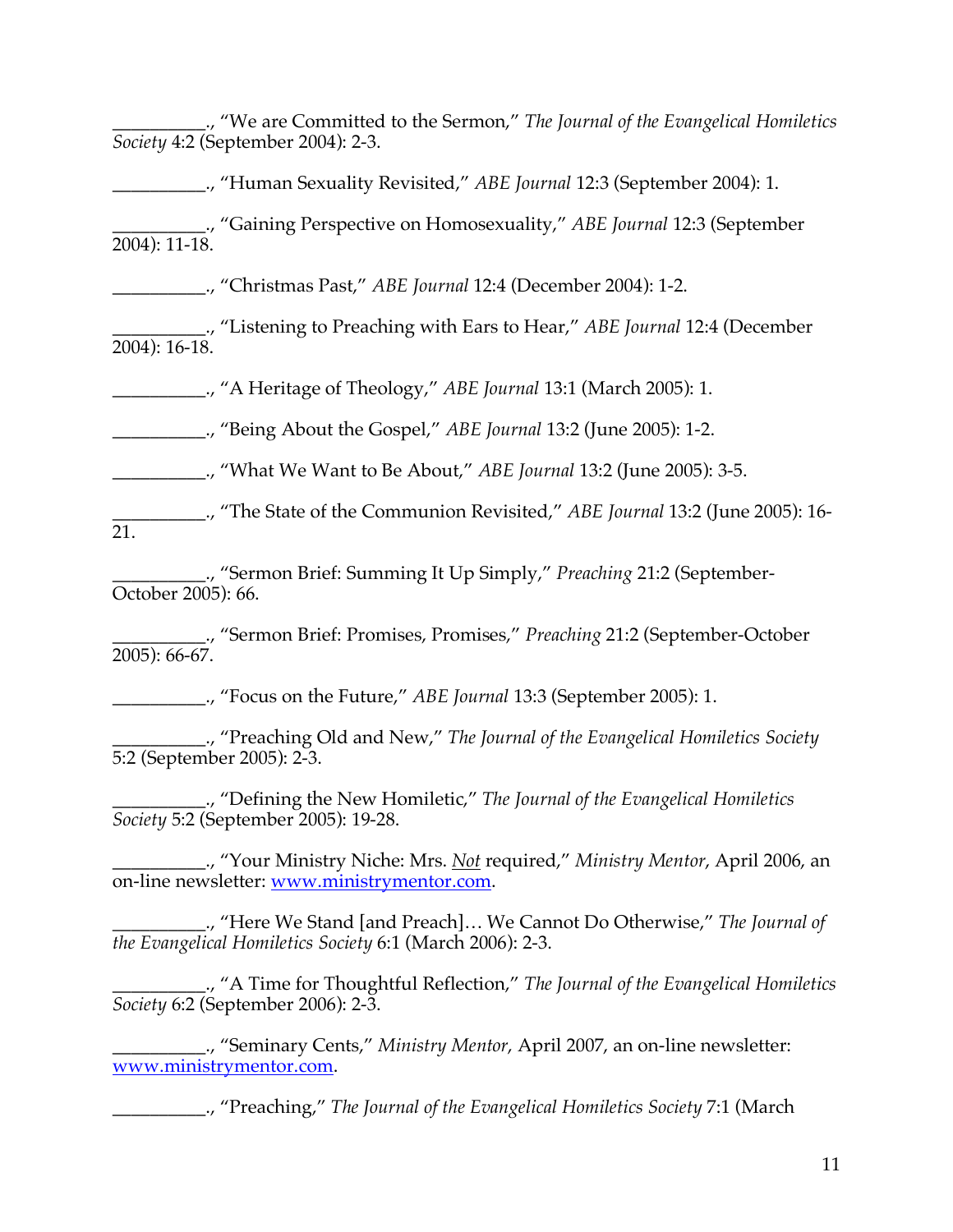2007): 2-3.

\_\_\_\_\_\_\_\_\_\_., "The Task of Preaching," *The Journal of the Evangelical Homiletics Society* 7:2 (September 2007): 2-3.

\_\_\_\_\_\_\_\_\_\_., "Seminary Shake-Up," *Ministry Mentor* (2008).

\_\_\_\_\_\_\_\_\_\_., "The Long View of Preaching," *The Journal of the Evangelical Homiletics Society* 8:1 (March 2008): 2-3.

\_\_\_\_\_\_\_\_\_\_., "Pointers on Preaching," *The Journal of the Evangelical Homiletics Society* 9:2 (September 2009): 2-3.

\_\_\_\_\_\_\_\_\_\_., "Comprehending the Preaching Task," *The Journal of the Evangelical Homiletics Society* 10:1 (March 2010): 2-3.

\_\_\_\_\_\_\_\_\_\_., "Constantly Learning," *The Journal of the Evangelical Homiletics Society* 10:2 (September 2010): 2-3.

\_\_\_\_\_\_\_\_\_\_., "A New Era," *The Journal of the Evangelical Homiletics Society* 11:1 (March 2011): 2-3.

\_\_\_\_\_\_\_\_\_\_., "Sermon Brief: Summing It Up Simply," *Preaching* 27:2 (September-October 2011): 54, 56.

\_\_\_\_\_\_\_\_\_\_., "Honoring Haddon Robinson," *The Journal of the Evangelical Homiletics Society* 11:2 (September 2011): 2-3.

\_\_\_\_\_\_\_\_\_\_., "Found: The Keys to Expository Preaching," *The Journal of the Evangelical Homiletics Society* 11:2 (September 2011): 4-15.

\_\_\_\_\_\_\_\_\_\_., "The Problem with Planning," *Preaching* (July/August 2012): 8-12.

\_\_\_\_\_\_\_\_\_\_., "What Child is This?" *Journey to the Manger: Advent 2012* (Gordon-Conwell Theological Seminary, 2012), 14.

\_\_\_\_\_\_\_\_\_\_., "Proclamation Across the Ages," *The Journal of the Evangelical Homiletics Society* 12:2 (September 2012): 2-3.

\_\_\_\_\_\_\_\_\_\_., "Where Are You?" *Journey to the Manger: Advent Devotional* (South Hamilton: Gordon-Conwell Theological Seminary, 2013), 7.

\_\_\_\_\_\_\_\_\_\_., "A Reason to Sing" *Advent Devotional* (Beverly Farms: North Shore Community Baptist Church, 2013): Day 4: Wednesday, December 4.

\_\_\_\_\_\_\_\_\_\_., "Preaching With Variety," *The Journal of the Evangelical Homiletics Society* 13:1 (March 2013): 2-3.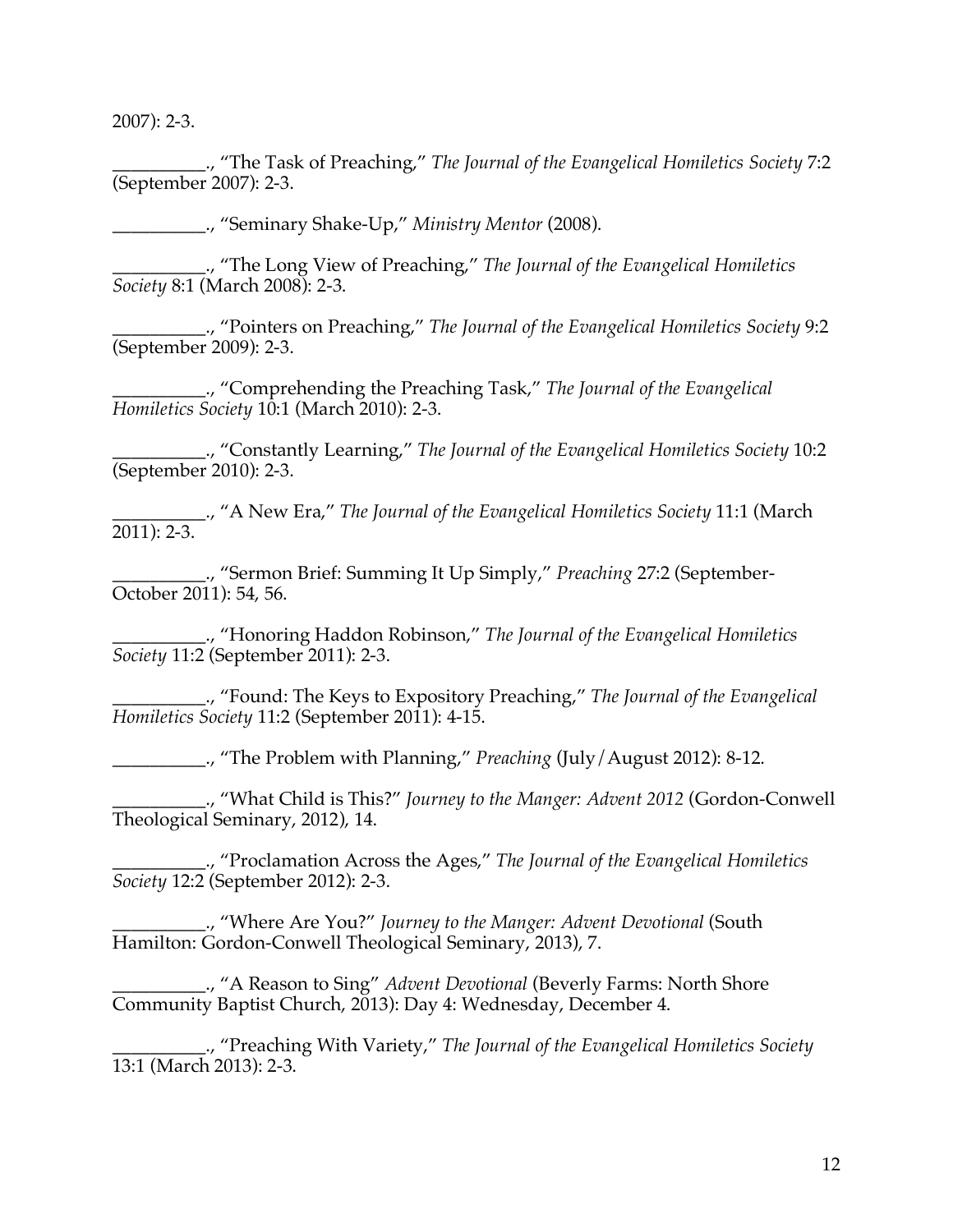\_\_\_\_\_\_\_\_\_\_., "Whose Are You?" *Lenten Devotional* (Beverly Farms: North Shore Community Baptist Church, 2014): online.

\_\_\_\_\_\_\_\_\_\_., "The 6 Problems Preachers and Listeners Have About Work," *PreachingToday.com* (Monday, 25 August 2014): five pages single-spaced typed: http://www.preachingtoday.com/skills/2014/august/6-problems-of-preaching-onfaith-andwork.html?utm\_source=preachingtoday&utm\_medium=Newsletter&utm\_term=22659 &utm\_content=296432211&utm\_campaign=2013

\_\_\_\_\_\_\_\_\_\_., "The 6 Problems Preachers and Listeners Have About Work," *Mockler Memo* (#10 September 2014)

 $\Box$ , "Getting to Know A.J. Gordon," for the Gordon College 125<sup>th</sup> anniversary celebration piece.

\_\_\_\_\_\_\_\_\_\_., "The Good of Preaching," *The Journal of the Evangelical Homiletics Society* 13:2 (September 2013): 2-3.

\_\_\_\_\_\_\_\_\_\_., "The Layers of Preaching," *The Journal of the Evangelical Homiletics Society* 14:1 (March 2014): 2-3.

\_\_\_\_\_\_\_\_\_\_., "Evangelical Homiletics," *The Journal of the Evangelical Homiletics Society* 14:2 (September 2014): 2-3.

\_\_\_\_\_\_\_\_\_\_., "God Came," *Advent Devotional* (Beverly Farms: North Shore Community Baptist Church, 2014): Day 23: Monday, December 22, 2014.

\_\_\_\_\_\_\_\_\_\_., "The Messenger of the Covenant" *Journey to the Manger: Advent Devotional* (South Hamilton: Gordon-Conwell Theological Seminary, 2014), 12.

\_\_\_\_\_\_\_\_\_\_., "Preaching with Grace," *Preaching* (January/February 2015): 22-23.

\_\_\_\_\_\_\_\_\_\_., "Homiletics and Hermeneutics," *The Journal of the Evangelical Homiletics Society* 15:1 (March 2015): 2-3.

\_\_\_\_\_\_\_\_\_\_., "Preach the Text," *Preaching* (July/August 2015): 30-31.

\_\_\_\_\_\_\_\_\_\_., "The Good of Our Work," Preaching Today.com, 6 single-spaced typed pages, will be the "Labor Day 2015 Sermon," http://www.preachingtoday.com/sermons/sermons/2015/august/good-of-ourwork.html 7 September 2015.

\_\_\_\_\_\_\_\_\_\_., "Preaching to the Generations," *The Journal of the Evangelical Homiletics Society* 15:2 (September 2015): 2.

\_\_\_\_\_\_\_\_\_\_., Devotional on Mark 1:1-8, *God with Us: Advent Devotional 2015* (Beverly Farms: North Shore Community Baptist Church, 2015): Day 14: Sunday, 13 December.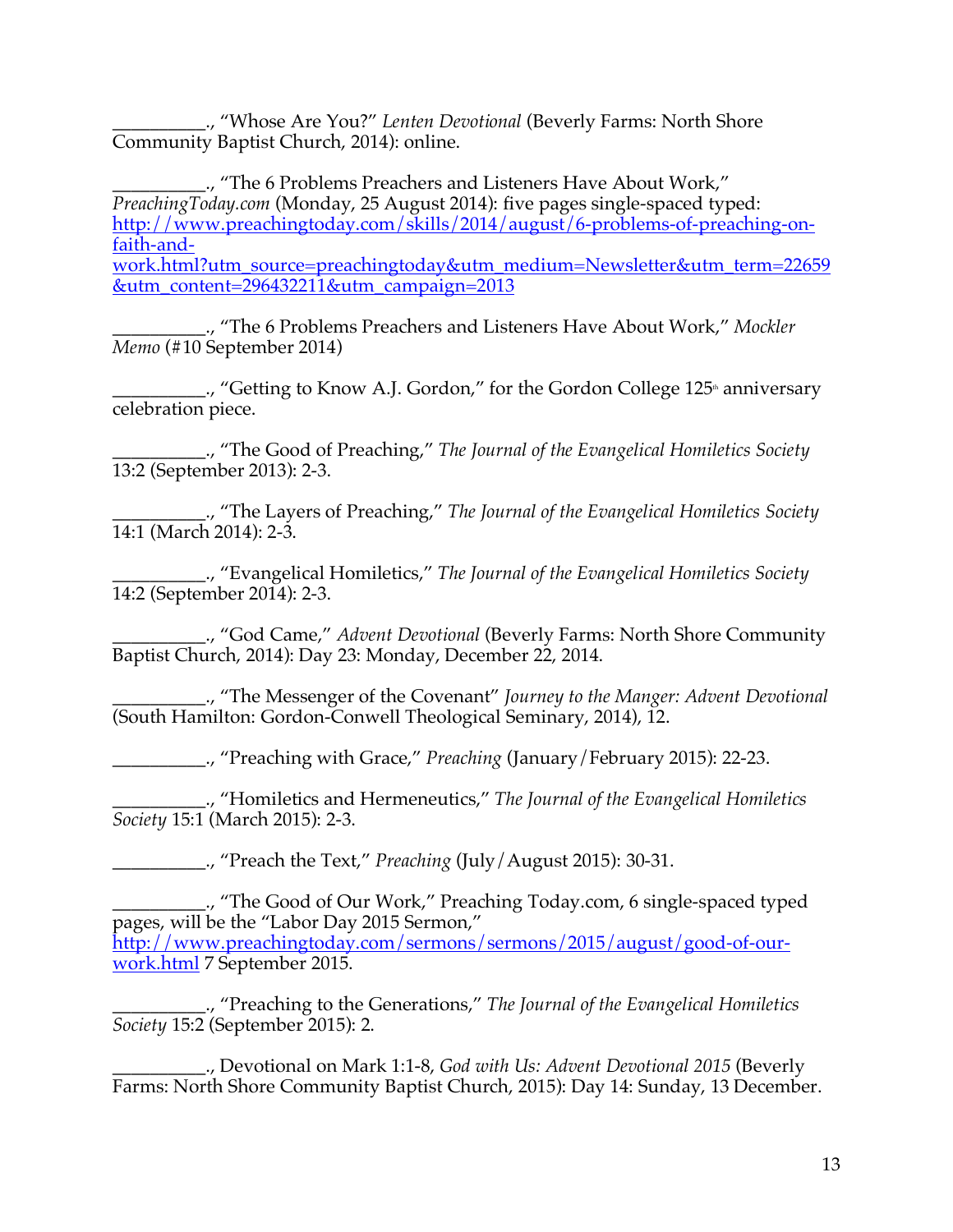\_\_\_\_\_\_\_\_\_\_., Devotional on 1 Peter 3:11-18, *Journey to the Manger Advent Devotional 2015*, Gordon-Conwell Theological Seminary, the Monday 7<sup>th</sup> December devotional.

\_\_\_\_\_\_\_\_\_\_., "The Landscape of the Character of Preaching," *Midwestern Journal of Theology* 14:2 (Fall 2015): 16-37.

\_\_\_\_\_\_\_\_\_\_., "A Matter of Uneasiness: A.J. Gordon and Theology," *American Baptist Quarterly* 34:2 (Summer 2015): 151-162.

\_\_\_\_\_\_\_\_\_\_., "Preaching Now and Then," *The Journal of the Evangelical Homiletics Society* 16:1 (March 2016): 2.

\_\_\_\_\_\_\_\_\_\_., "Becoming Partners in the Gospel," *Preaching* (March-April 2016): 24-25.

\_\_\_\_\_\_\_\_\_\_., "A Matter of Uneasiness: A.J. Gordon and Theology," *Africanus Journal* 8:1 (April 2016): 15-22.

"Scott M. Gibson," *Harmony Herald* (July 2016): 5, Harmony Baptist Church, New Castle, PA.

"Scott M. Gibson," *Harmony Herald* (August 2016): 5, Harmony Baptist Church, New Castle, PA.

Michael Duduit, "Preaching The Big Idea: An Interview with Scott Gibson," *Preaching* (Fall 2016): 30-32.

\_\_\_\_\_\_\_\_\_\_., "The Place of Preaching," *The Journal of the Evangelical Homiletics Society* 16:2 (September 2016): 2-3.

\_\_\_\_\_\_\_\_\_\_., "The Power of a Name," *The Journey to the Manger Advent Devotional* (Gordon-Conwell Theological Seminary) 2 December 2016

\_\_\_\_\_\_\_\_\_\_., "Expect to be on Mission," *Advent Devotional*, North Shore Community Baptist Church, 21 December 2016.

Michael Duduit, "Preaching the Big Idea: An Interview with Scott Gibson," *Preaching* 32:1 (Fall 2016): 30-32.

\_\_\_\_\_\_\_\_\_\_., "The Call to Preach," *Journal of the Evangelical Homiletics Society* 16:2 (September 2016): 2-3.

\_\_\_\_\_\_\_\_\_\_., "The Power of a Name," *Advent Devotional* (Gordon-Conwell Theological Seminary) 2 December 2016.

\_\_\_\_\_\_\_\_\_\_., "The Gospel and Government," *The Journal of the Evangelical Homiletics Society* 17:1 (March 2017): 2-3.

\_\_\_\_\_\_\_\_\_\_., "Remembering Haddon Robinson," *The Journal of the Evangelical Homiletics Society* 17:2 (September 2017): 2.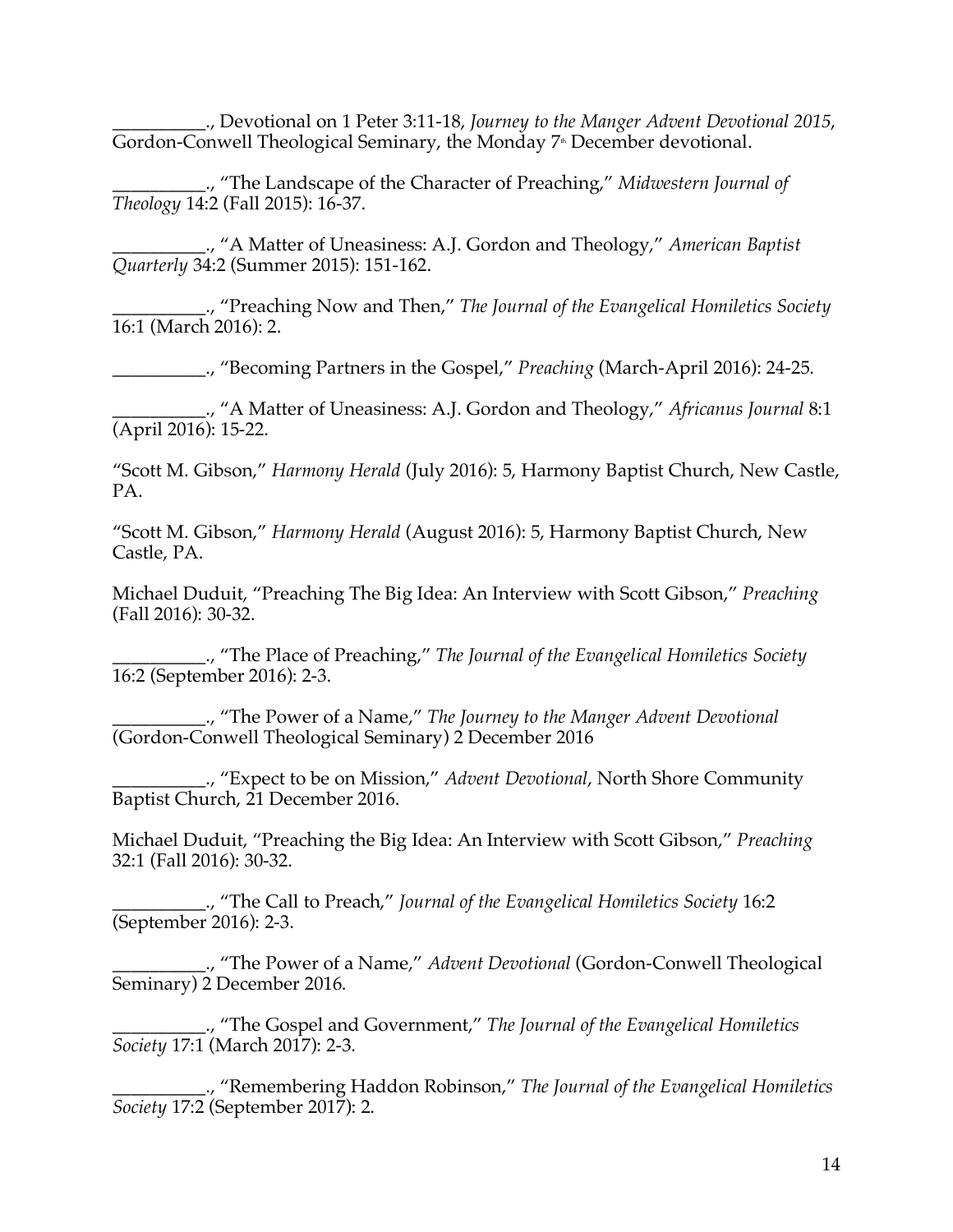\_\_\_\_\_\_\_\_\_\_., "Haddon Robinson's Legacy," *The Journal of the Evangelical Homiletics Society* 17:2 (September 2017): 43-45.

\_\_\_\_\_\_\_\_\_\_., "I Am the Lord's Servant," *Advent Devotional*, North Shore Community Baptist Church, 14 December 2017.

\_\_\_\_\_\_\_\_\_\_., "Low People, High Birth," *Journey to the Manger Advent Devotional* (Gordon-Conwell Theological Seminary) 24 December 2017.

\_\_\_\_\_\_\_\_\_\_., "Honoring Billy Graham: Preaching Today Contributors Share Lessons They've Learned from Billy Graham," http://www.preachingtoday.com/skills/2018/february/honoring-billy-graham.html

\_\_\_\_\_\_\_\_\_\_., "Looking Back, Looking Forward," *Journal of the Evangelical Homiletics Society* 18:1 (March 2018): 2-3.

\_\_\_\_\_\_\_\_\_\_., "What Makes Evangelical Homiletics Distinctive? A Retrospective Approach," *Journal of the Evangelical Homiletics Society* 18:1 (March 2018): 4-20.

\_\_\_\_\_\_\_\_\_\_., "Lessons I Learned from Haddon W. Robinson," PreachingToday.com (Monday 23 July 2018) https://www.preachingtoday.com/skills/2018/july/lessons-ilearned-from-haddon-w-

robinson.html?utm\_source=preachingtoday&utm\_medium=Newsletter&utm\_term=22 659&utm\_content=596105600&utm\_campaign=email

\_\_\_\_\_\_\_\_\_\_., "A Preacher Looks Back After 30 Years," *Preaching* 34:1 (Fall 2018): 32-33.

\_\_\_\_\_\_\_\_\_\_., "The Portals of Preaching," *The Journal of the Evangelical Homiletics Society* 18:2 (September 2018): 2-3.

\_\_\_\_\_\_\_\_\_\_., "The Baylor University Most Effective Preachers in the English-Speaking Language Survey: Background and Analysis," *The Journal of the Evangelical Homiletics Society* 19:1 (March 2019).

*Book Reviews*

Book Review: *The Theological Educator* 52 (Fall 1995): 104-106, on *Fruitful Discipleship*, by W. Edward Theile.

Book Review: *The Journal of the Evangelical Homiletics Society* 1:1 (December 2001): 72, on *Baker's Funeral Handbook*; and *Baker's Wedding Handbook*, Edited by Paul E. Engle.

Book Review: *The Journal of the Evangelical Theological Society* 45:4 (December 2002): 746- 748, on *The Anatomy of Preaching*. By David L. Larsen; *A Primer for Preachers*. By Ian Pitt-Watson; and *The Dynamics of Preaching*. By Warren W. Wiersbe.

Book Review: *The Journal of the Evangelical Homiletics Society* 4:2 (September 2004): 79-80, on *A Matter of Life and Death: Preaching at Funerals*, by Charles Hoffacker.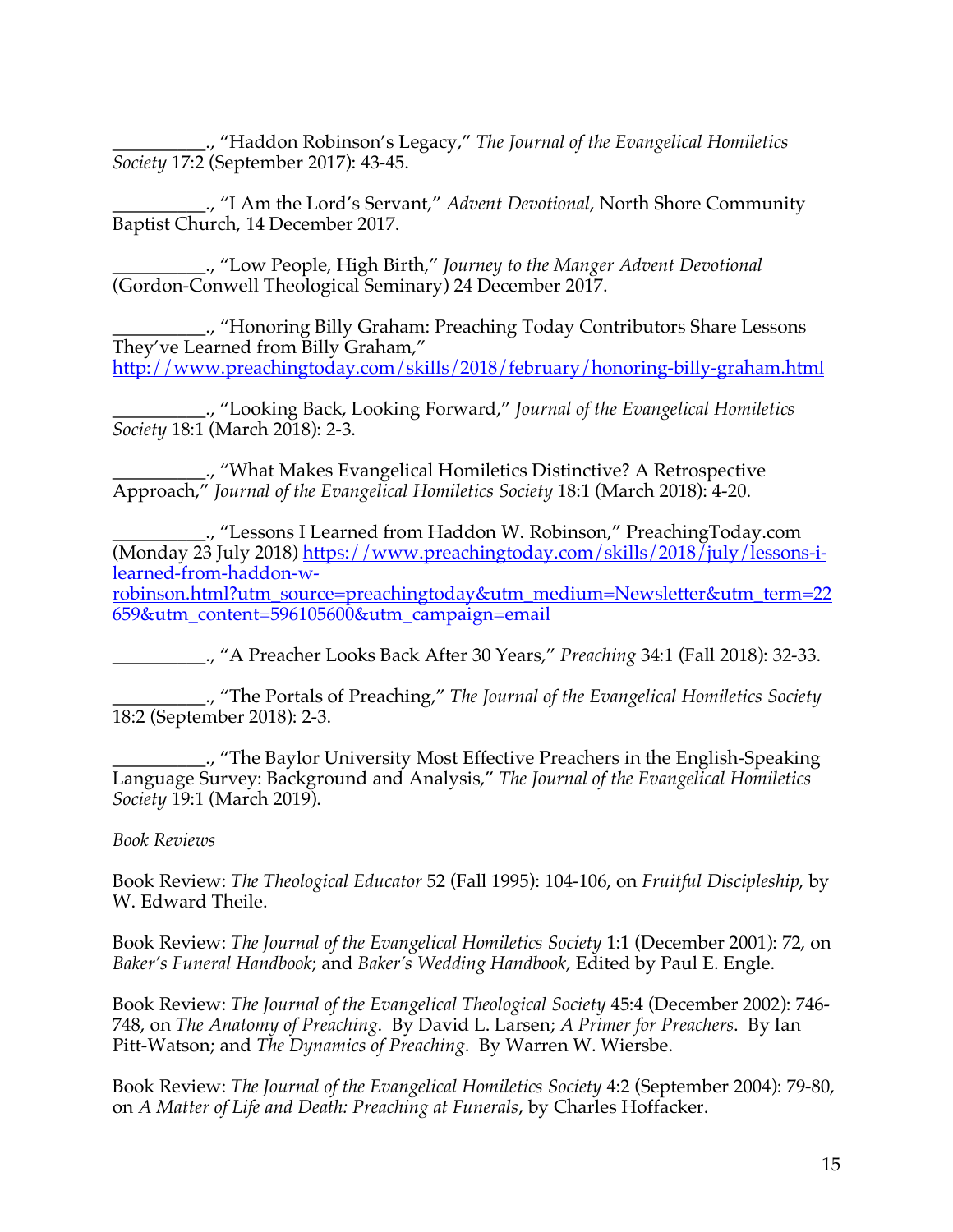Book Review: *The Journal of the Evangelical Homiletics Society* 6:2 (September 2006): 128- 129, on *What Makes This Day Different? Preaching Grace on Special Occasions*, by David J. Schlafer.

Book Review: *The Journal of the Evangelical Homiletics Society* 7:1 (March 2007): 102-103, on *View from the Pew: What Preachers Can Learn from Church Members*, by Lora-Ellen McKinney.

Book Review: *The Journal of the Evangelical Homiletics Society* 7:2 (September 2007): 95-96, on *Preaching and Ethics*, by Arthur Van Seters.

Book Review: *Journal of the Evangelical Homiletics Society* 8:1 (March 2008): 135, on *The Reading and Preaching of the Scriptures in the Worship of the Christian Church: Modernism, Pietism, and Awakening*, Volume 5, by Hughes Oliphant Old.

Book Review: *Trinity Journal* 35:2 (Fall 2014): 381-382, on *The Six Deadly Sins of Preaching: Becoming Responsible for the Faith We Proclaim*, by Reid, Robert Stephen and Lucy Lind Hogan.

Book Review: "The Legacy of John Stott's *Between Two Worlds*," Eerdword: The Eerdman's Blog 24 July 2017.

Book Review: *Africanus Journal* (forthcoming) on *Preaching as Reminding: Stirring Memory in an Age of Forgetfulness*, by Jeffrey D. Arthurs.

*Book Forewords*

For: Matthew D. Kim, *7 Lessons For New Pastors: Your First Year in Ministry*. Atlanta: Chalice, 2012.

For: David A. Currie, *The Big Idea of Biblical Worship: Developing and Leading Expository Services*. Peabody: Hendrickson, 2016.

*Book Endorsements*

For: Jeffrey D. Arthurs, *Preaching with Variety: How to Re-Create the Dynamics of Biblical Genres.* Grand Rapids: Kregel, 2007.

For: Jeffrey D. Arthurs, *Devote Yourself to the Public Reading of Scripture: Encountering the Transforming Power of the Well-Spoken Word.* Grand Rapids: Kregel, 2012.

For: R. Larry Moyer, *Show Me How to Preach Evangelistic Sermons*. Grand Rapids: Kregel, 2012.

For: Bryan Chapell, *Christ-Centered Sermons: Models of Redemptive Preaching.* Grand Rapids: Baker, 2014.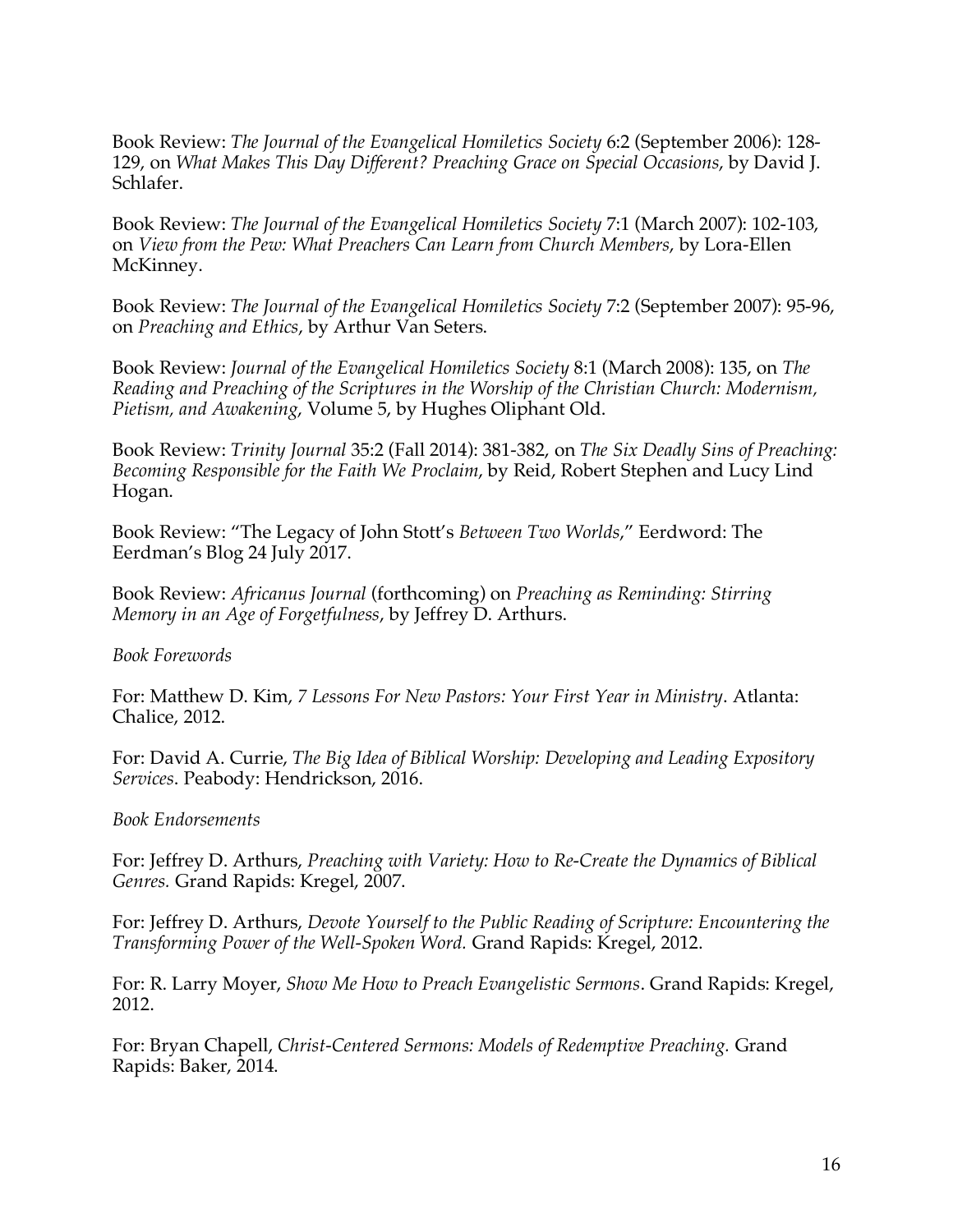For: Ian Stackhouse and Oliver D. Crisp, *Text Message: Preaching Scripture in the Multimedia Age*. Eugene, OR: Pickwick, 2014.

For: Bob Chancia, *My Town: Motown!: Only God Can Transform Detroit and Us Too!* Bloomington: West Bow, 2014.

For: R. Larry Overstreet, *Persuasive Preaching: A Biblical and Practical Guide to the Effective Use of Persuasion*. Wooster, OH: Weaver Book Company, 2014.

For: Jared Alcantara, *The Practice of Preaching: Cultivating Competencies for Christian Proclamation.* Grand Rapids: Baker, tbd.

For: Steven W. Smith, *Recapturing the Voice of God: Shaping Sermons Like Scripture*. Nashville: B&H Publishing Group, 2015.

For: C. Lynn Brinkley, *Manners and Money: A Manual on Preaching Etiquette*. Macon, GA: Nurturing Faith, 2015.

For: Abraham Kuruvilla, *A Vision for Preaching: Understanding the Heart of Pastor Ministry*. Grand Rapids: Baker, 2015.

For: Peter Mead, *Foundations: Four Big Questions We Should Be Asking But Typically Don't.* Geanies House, Fearn, Ross-shire, Scotland: Christian Focus Publications, 2015.

For: Tony Merida, *Christ-Centered Exposition Commentary: Exalting Jesus in 1 and 2 Kings*. Nashville: B&H Publishing Group, 2015.

For: Sam Serio, *Sensitive Preaching to the Sexually Hurting*. Grand Rapids: Kregel, 2016.

For: Benjamin H. Walton, *Preaching Old Testament Narratives*. Grand Rapids: Kregel, 2016.

For: Susan Gleason, *In Spirit and Truth*. Eugene: Wipf and Stock, 2016.

For: Lucas O'Neill, *Preaching to Be Heard: Delivering Sermons that Demand Attention*. Bellingham: Lexham, 2019.

For: Winfred Neely, *How to Overcome Worry.* Chicago: Moody, 2017.

For: Alice Mathews, *Gender Roles and the People of God: Rethinking What We Were Taught About Men and Women in the Church*. Grand Rapids: Zondervan, 2017.

For: Casey C. Barton, *Preaching Through Time: Anachronism as a Way Forward (and Back) for Preaching*. Eugene: Cascade, 2017.

For: Jeffrey D. Arthurs, *Preaching as Reminding: How to Stir Memory in an Age of Forgetfulness*. Downers Grove: IVP, 2017.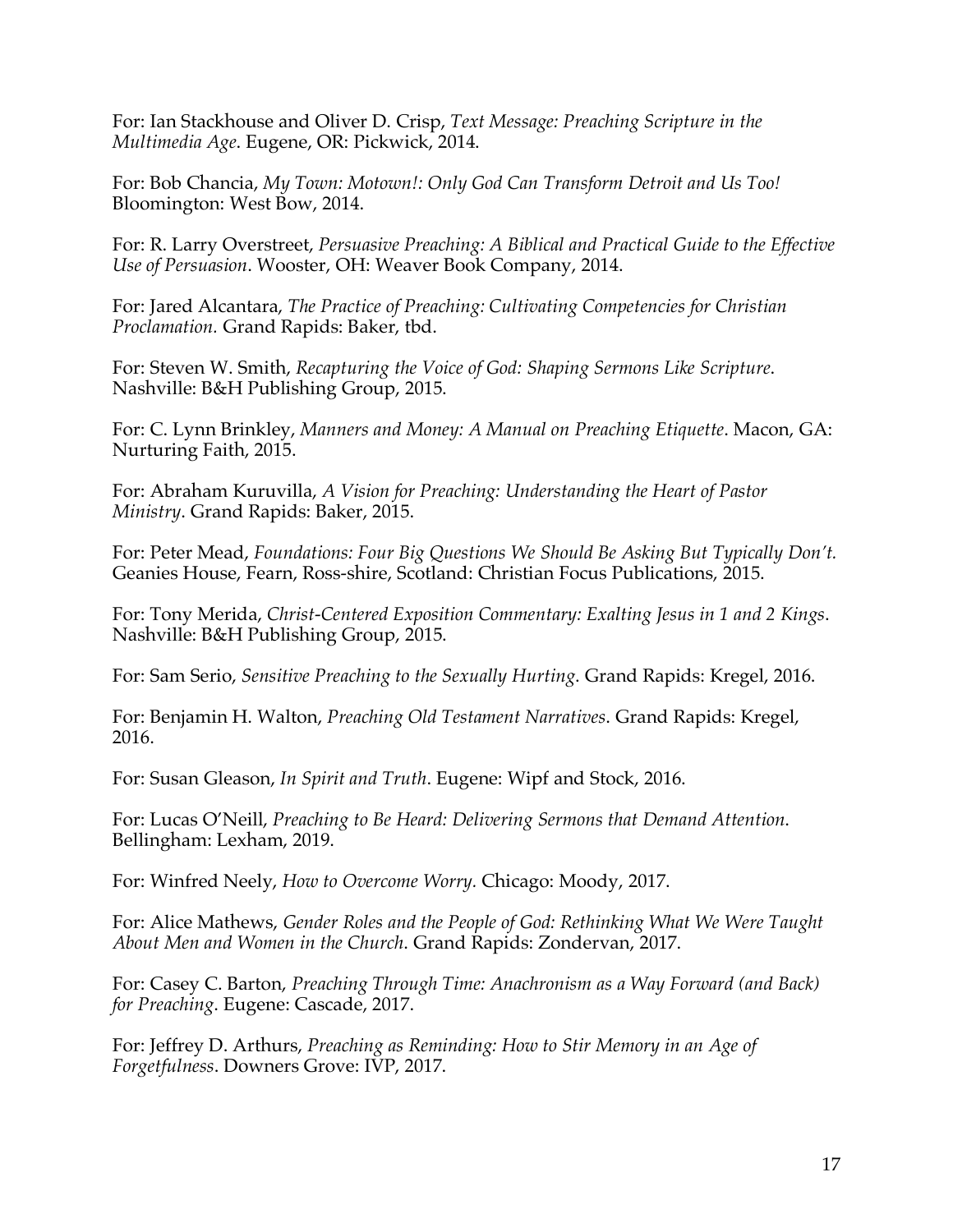For: Kenton C. Anderson, *Integrative Preaching: A Comprehensive Model for Transformational Proclamation*. Grand Rapids: Baker, 2017.

For: Simon Vibert, *The Perpetual Battle*. Fearn, Ross-shire, Scotland: Christian Focus, 2018.

For: Aaron Edwards, *A Theology of Preaching and Dialectic: Scriptural Tension, Heraldic Proclamation and the Pneumatological Moment*. London: T&T Clark, 2018.

For: Paul Scott Wilson, *The Four Pages of the Sermon: A Guide to Biblical Preaching*. Nashville: Abingdon, 2018.

*Other*

Compiled the chapter bibliographies for Kenneth L. Swetland, *The Hidden World of the Pastor: Case Studies on Personal Issues of Real Pastors* (Grand Rapids: Baker, 1995).

#### *Podcasts*

Hundreds of *Preaching Points* podcasts for the Haddon Center for Preaching 2008-2018.

Interviewed for the topic: "How the Clergy Sexual Abuse Scandal Affects Evangelical Churches," by Ted Olsen and Todd Hertz, Christianity Today.com, week of 18 March 2002.

Interviewed for the topic: "Fresh Funeral Sermons: An Interview with Scott Gibson," PreachingToday.com, 2005. http://www.preachingtoday.com/skills/2005/august/200303.22.html

Interviewed for the topic: "Building Blocks to a Sermon: Creating a Main Idea," Preaching Center Blog, Southwestern Baptist Theological Seminary, 11 August 2016.

Interviewed for Preaching Source of the Preaching Center, Southwestern Baptist Theological Seminary 14 October 2016.

Interviewed for the podcast on preaching with the Kyle Lake Center for Effective Preaching, Baylor University, Truett Theological Seminary, 2 May 2017.

Interviewed for the podcast by the Kyle Lake Center for Effective Preaching. "Remembering Haddon Robinson," Baylor University, Truett Seminary, 11 September 2017.

Interviewed for the podcast by the Center for Parent/Youth Understanding, "Youth Culture Matters" with Walt Mueller and Duffy Robbins on the topic of preaching and plagiarism, 28 September 2017.

## *Other*

Oversight of the production of the following audio journal editions: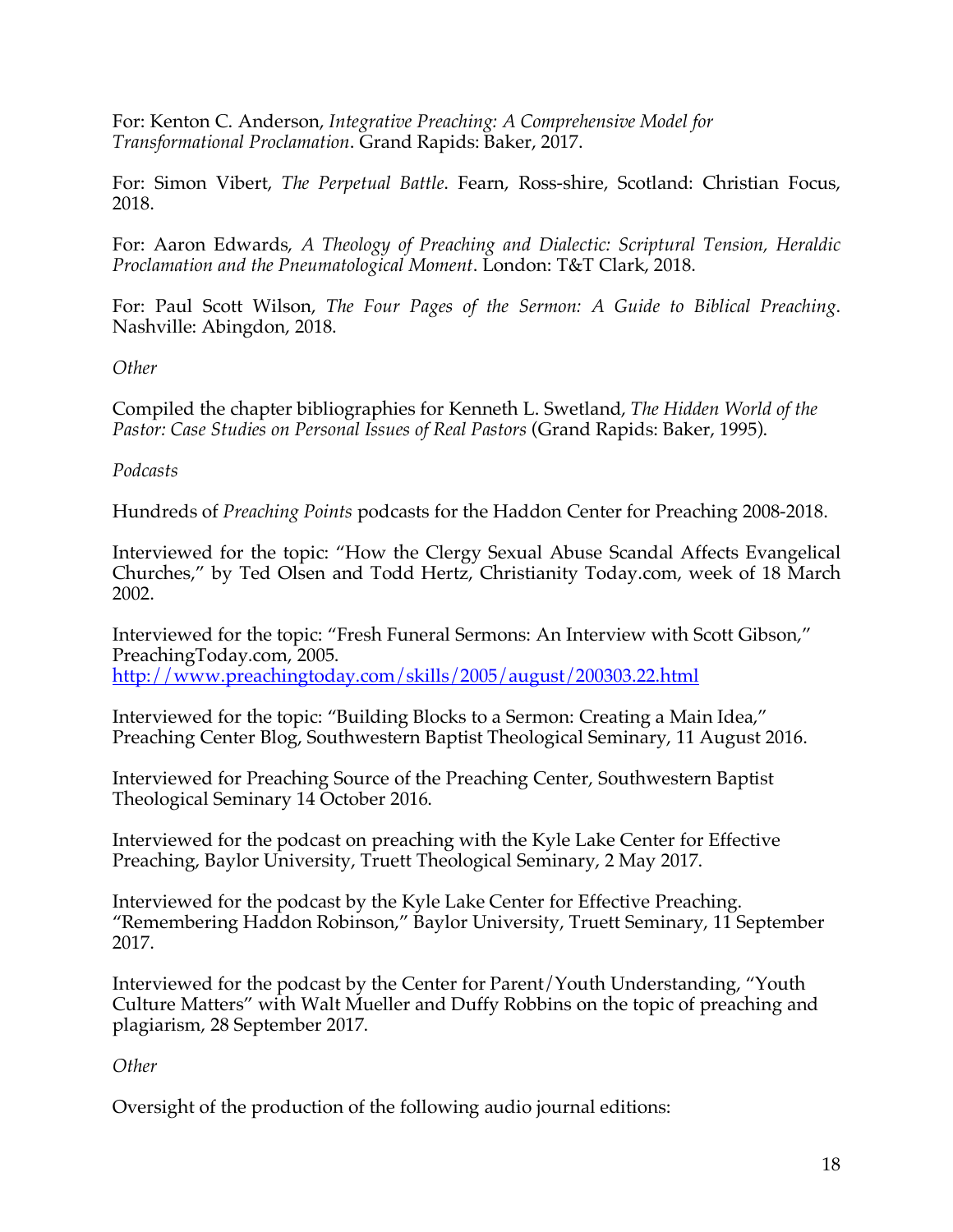"Introduction to Pulpit Talk" *PulpitTalk* 1:1 (Fall 2002)

"Doing Introductions," *PulpitTalk* 1:2 Winter 2002)

"Narrative Preaching," *PulpitTalk* 1:3 (Spring 2003)

"Preaching for Women," *PulpitTalk* 1:4 (Summer 2003)

"Preaching the Old Testament," *PulpitTalk* 2:1 (Fall 2003).

"Expository Reading of Scripture," *PulpitTalk* 2:2 (Winter 2004).

"Evangelistic Preaching," *PulpitTalk* 2:3 (Spring 2004).

"Preaching and Worship," *PulpitTalk* 2:4 (Summer 2004).

"Doing Conclusions," *PulpitTalk* 3:1 (Fall 2004).

"The Personal Life of the Preacher," *PulpitTalk* 3:2 (Winter 2005).

"Effective Illustrations," *PulpitTalk* 3:3 (Spring 2005).

"Tough Topics: Homosexuality," *PulpitTalk* 3:4 (Summer 2005).

"Be Clear, Be Clear, Be Clear: But How?" *PulpitTalk* 4:1 (Fall 2005).

"The Big Idea of the Text," *PulpitTalk* 4:2 (Winter 2006).

"The Big Idea of the Sermon," *PulpitTalk* 4:3 (Spring 2006).

"Christ-Centered Preaching," *PulpitTalk* 4:4 (Summer 2006).

"Common Mistakes All Preachers Make," *PulpitTalk* 5:1 (Fall 2006).

"Preaching in Serious Times," *PulpitTalk* 5:2 (Winter 2007).

"Preaching to the Heart," *PulpitTalk* 5:3 (Spring 2007).

"Improving Your Preaching, but How?" *PulpitTalk* 5:4 (Summer 2007).

"The Spiritual Life of the Preacher," *PulpitTalk* 6:1 (Fall 2007).

"Preaching the Core of the Gospel," *PulpitTalk* 6:2 (Winter 2008).

"Preaching Your Preaching with Purpose," *PulpitTalk* 6:3 (Spring 2008).

"The Emerging Church" *PulpitTalk* 6:4 (Summer 2008).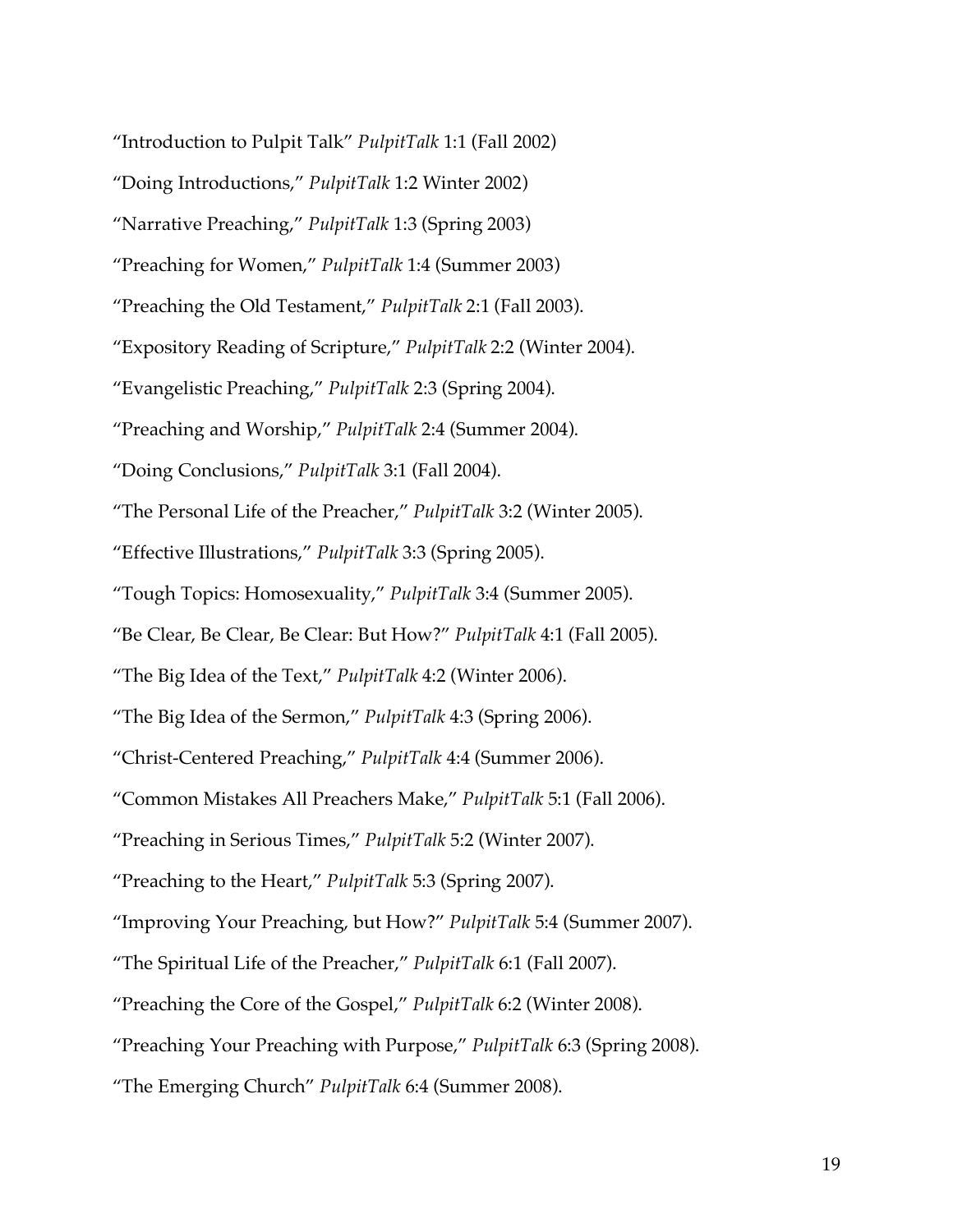"Preaching for a Change," *PulpitTalk* 7:1 (Fall 2008).

"Preaching Parables," *PulpitTalk* 7:2 (Winter 2008).

"Applications," *PulpitTalk* 7:3 (Spring 2009).

"Pastor as Shepherd," *PulpitTalk* 7:4 (Summer 2009).

"Deep Preaching," *PulpitTalk* 8:1 (Fall 2009).

"Expository Preaching," *PulpitTalk* 8:2 (Winter 2009).

"Preaching with Everyone in Mind," *PulpitTalk* 8:3 (Spring 2010).

"Preaching Poetry," *PulpitTalk* 8:4 (Summer 2010).

"Tribute to Haddon Robinson, "*PulpitTalk* 9:1 (Fall 2010).

"Preaching Epistles," *PulpitTalk* 9:2 (Winter 2010).

"Preaching and Theology," *PulpitTalk* 9:3 (Spring 2011).

"Preaching and Conflict," *PulpitTalk* 9:4 (Summer 2011).

"Preaching and the Marketplace," *PulpitTalk* 10:1 (Fall 2011).

"Preaching Wisdom," *PulpitTalk* 10:2 (Winter 2011).

"Preaching and Ethics," *PulpitTalk* 10:3 (Spring 2012).

"Preaching and Discipleship," *PulpitTalk* 10:4 (Summer 2012).

"Preaching Apocalyptic Literature," *PulpitTalk* 11:1 (Fall 2012).

"Preaching and the Public Reading of Scripture," *PulpitTalk* 11:2 (Winter 2012).

"Preaching and the Gospel," *PulpitTalk* 11:3 (Spring 2013).

"Preaching and Leadership," *PulpitTalk* 11:4 (Summer 2013).

"Preaching Old Testament and Historical Narratives," *PulpitTalk* 12:1 (Fall 2013).

"Hermeneutics and Preaching," *PulpitTalk* 12:2 (Winter 2014).

"Preaching in the Urban Church," *PulpitTalk* 12:3 (Spring 2014).

"Preaching Grace," *PulpitTalk* 12:4 (Summer 2014).

"Faithful to the Call," *PulpitTalk* 13:1 (Fall 2014).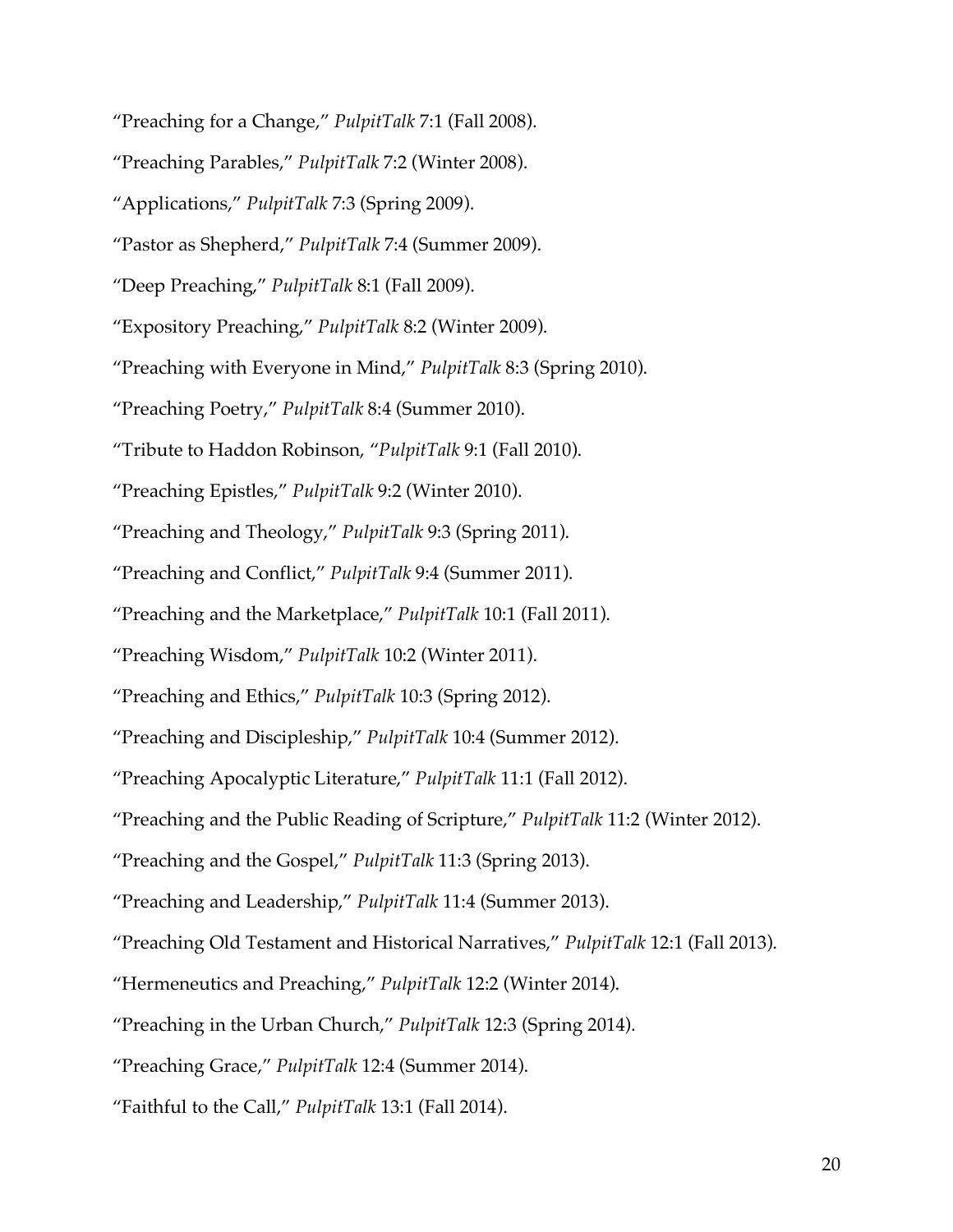"Preaching Epistles," *PulpitTalk* 13:2 (Winter 2015).

"Preparing to Preach," *PulpitTalk* 13:3 (Spring 2015).

"Cultural Exegesis for Preaching," *PulpitTalk* 13:4 (Fall 2015).

"Preaching Old Testament Prophetical Books," *Pulpit Talk* 14:1 (Fall 2015).

"The Trouble with Preaching," *PulpitTalk* 14:2 (Winter 2016).

"Courageous Preaching," *PulpitTalk* 15:1 (Fall 2016).

"New Testament Narratives," *PulpitTalk* 15:2 (Winter 2017).

"Preaching the Gospel," *PulpitTalk* 15:3 (Spring 2017).

"Preaching Reconciliation," *PulpitTalk* 15:4 (Summer 2017).

"Remembering Haddon Robinson," *PulpitTalk* 16:1 (Fall 2017).

"Preaching with Cultural Intelligence," *Pulpit Talk* 16:2 (Winter 2018).

"The Big Idea of Worship," *Pulpit Talk* 16:3 (Spring 2018).

"Preaching on Law," *Pulpit Talk* 16:4 (Summer 2018).

# **Recent Homiletical Thought Project**

Oversight of the *Recent Homiletical Thought Project.* The project stems from the Lilly Preaching Initiative Grant of the Haddon W. Robinson Center for Preaching, Gordon-Conwell Theological Seminary. The Recent Homiletical Thought Project is an online annotated homiletics bibliography, combining the bibliographic work of the same title by Toohey and Thompson (Abingdon 1967) and Litfin and Robinson (Baker 1983), along with updated contributions to the present. This project was begun at Gordon-Conwell Theological Seminary and will continue and be developed further at Baylor University/Truett Seminary.

## **Editor's Positions**

Editor, *ABE Journal* (1993-2006)

A quarterly journal published by the renewal organization in the American Baptist Churches, USA

Editor, *Integrity* (1994-1999) A quarterly newsletter published by Project Timothy, a discipleship organization

General Editor, *Journal of the Evangelical Homiletics Society* (1998-present) A professional peer-reviewed international journal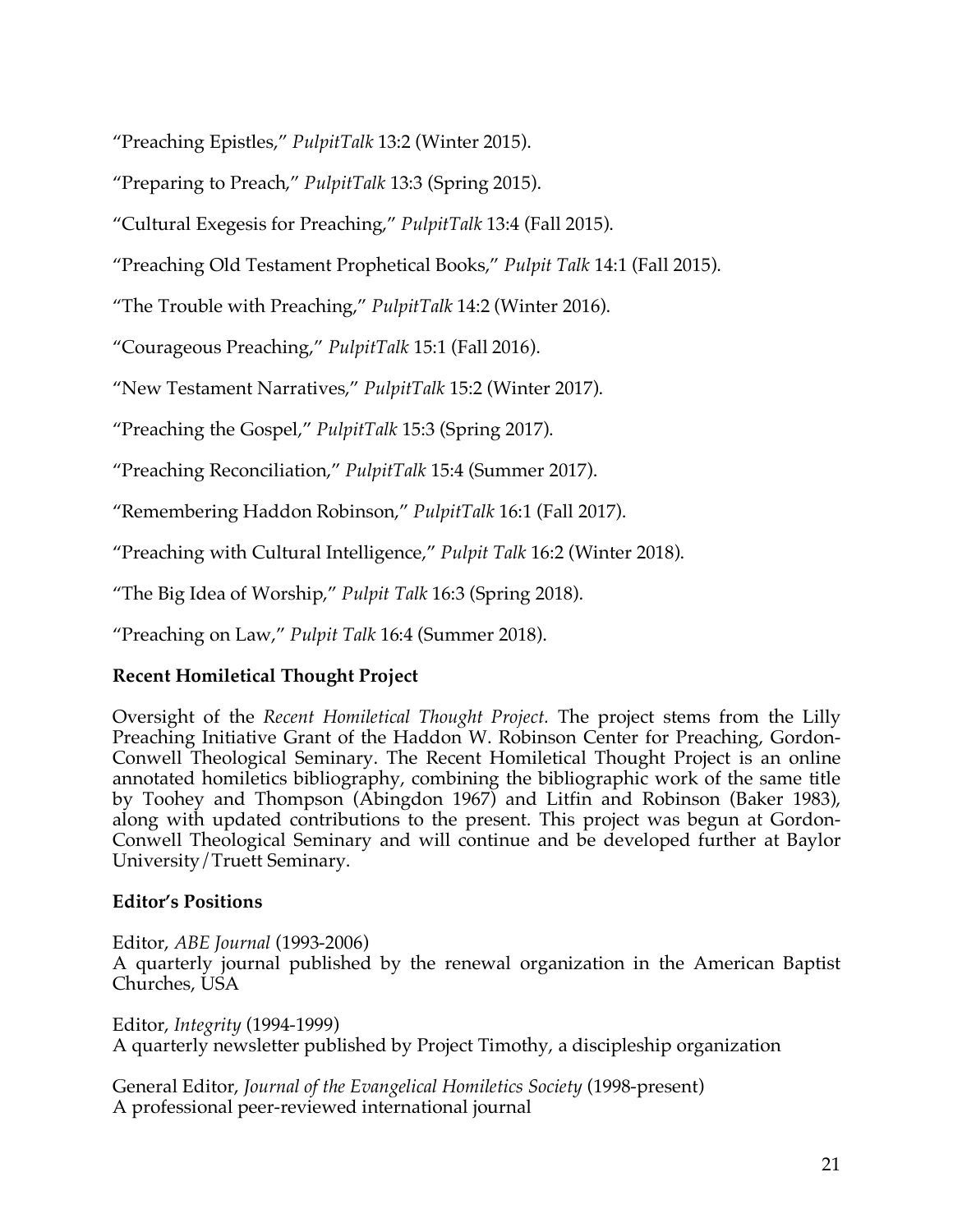Editorial Board, *re:generation quarterly* (1998-2003)

Editorial Board, *Ministry Mentor*, Tyndale House Publishers (2005-2009)

Editorial Board, Moody Publishers Pastoral Review Team (2013-2014)

Advisory Team for B&H Academic, Nashville, TN (2016-2017)

Advisory Team for Lexham Press, Bellingham, WA (2017-present)

## **Board Service**

Founder, Northwestern Pennsylvania Baptist Education Society (1986-1987)

Co-Founder, President, Board Member, American Baptist Evangelicals (1992-2006)

Co-Founder, President, Board Member, Project Timothy (1994-1999)

Co-Founder, Evangelical Homiletics Society, President (1997-1998)

Executive Committee of the Evangelical Homiletics Society Communication Coordinator (1997-present)

Co-Founder, Cornerstone Church Network, Board Member (2006-2010)

Covenant Christian Academy, Peabody, MA (2006-2010)

Faculty Representative to the Gordon-Conwell Theological Seminary Board of Trustees (2017-2018)

# **Selected Faculty Committee Service (Gordon-Conwell Theological Seminary)**

Faculty Personnel and Policy Committee

Library Committee

Discipleship Grant Ad-Hoc Committee

Discipleship Initiative Committee

Gordon College/Gordon-Conwell 125<sup>th</sup> Anniversary Committee (Event: 2 October 2014)

Governance Committee for the Gordon-Conwell accreditation visit in 2015

Faculty Vision Committee

Evangelistic Preaching Grant Ad-Hoc Committee